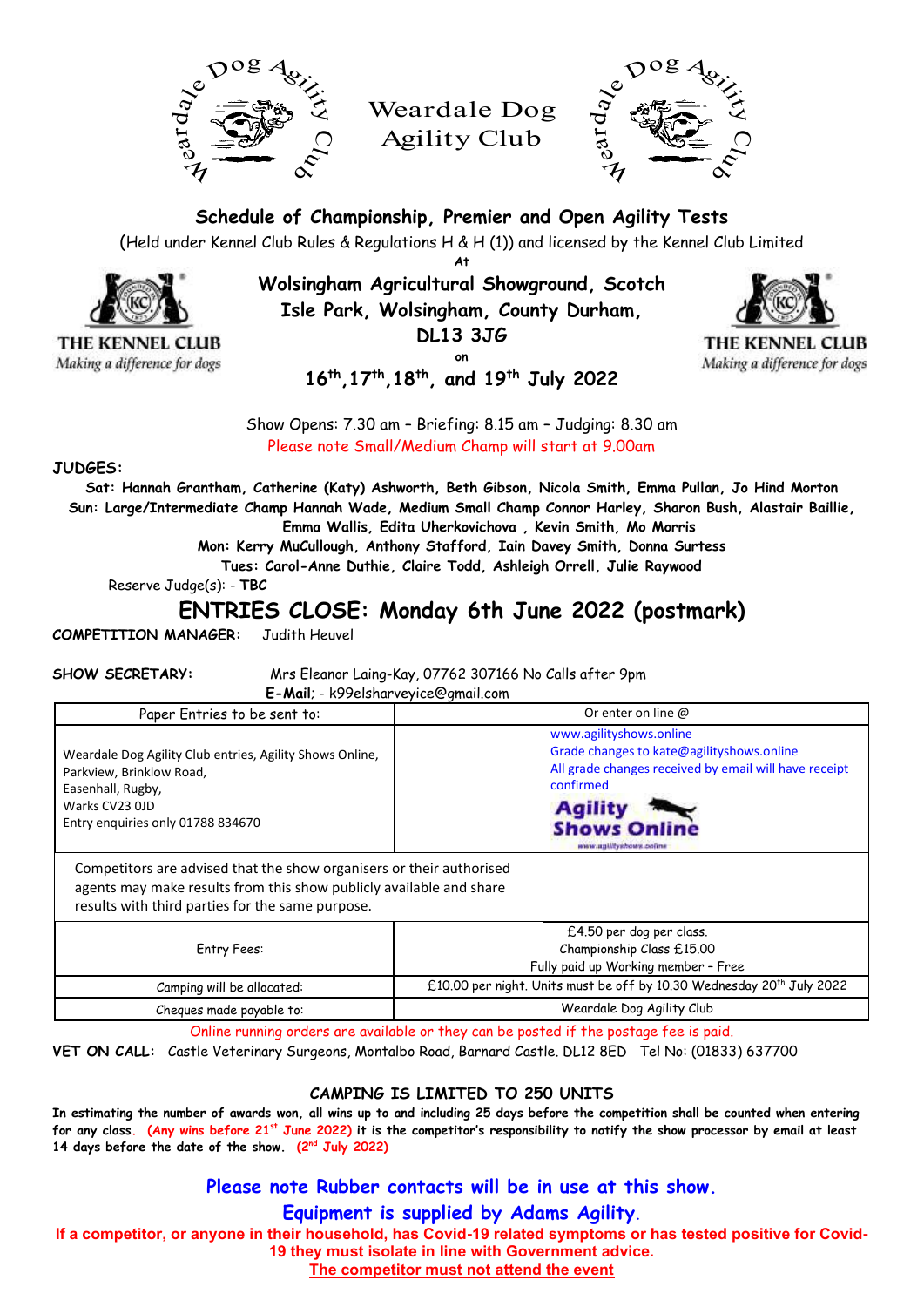| Saturday 16th July |                        |                                       |          |   |                         |   |                         |   |   |                | Judge           |
|--------------------|------------------------|---------------------------------------|----------|---|-------------------------|---|-------------------------|---|---|----------------|-----------------|
| Class 1            | Large                  | Agility                               | Combined | 1 | $\overline{c}$          | 3 | $\overline{4}$          |   |   |                | Emma Pullan     |
| Class 2            | Large                  | Agility                               | Graded   | 1 | 2                       | 3 |                         |   |   |                | Beth Gibson     |
| Class 3            | Large                  | Jumping                               | Combined | 1 | 2                       | 3 | 4                       |   |   |                | Nicola Smith    |
| Class 4            | Large                  | Jumping                               | Graded   | 1 | 2                       | 3 |                         |   |   |                | Jo Hind Morton  |
| Class 5            | Large                  | Agility                               | Graded   |   |                         |   | 4                       | 5 |   |                | Beth Gibson     |
| Class 6            | Large                  | KC Large Agility Stakes               | Combined |   |                         |   |                         | 5 | 6 | 7              | Hannah Grantham |
| Class 7            | Large                  | Jumping                               | Graded   |   |                         |   | 4                       | 5 |   |                | Jo Hind Morton  |
| Class 8            | Large                  | Jumping                               | Combined |   |                         |   |                         | 5 | 6 | 7              | Katy Ashworth   |
| Class 9            | Large                  | Agility                               | Graded   |   |                         |   |                         |   | 6 | $\overline{7}$ | Emma Pullan     |
| Class 10           | Large                  | Jumping                               | Graded   |   |                         |   |                         |   | 6 | 7              | Nicola Smith    |
| Class 11           | Large                  | KC Large ABC Agility Stakes (Special) | Combined |   |                         |   |                         | 5 | 6 | $\overline{7}$ | Beth Gibson     |
|                    |                        |                                       |          |   |                         |   |                         |   |   |                |                 |
|                    | Class 12 Intermediate  | Agility                               | Combined | 1 | 2                       | 3 | 4                       |   |   |                | Emma Pullan     |
|                    | Class 13* Intermediate | Agility (Margaret Bill Memorial)      | Graded   | 1 | 2                       | 3 |                         |   |   |                | Beth Gibson     |
|                    | Class 14 Intermediate  | Jumping                               | Combined | 1 | $\overline{\mathbf{c}}$ | 3 | 4                       |   |   |                | Nicola Smith    |
|                    | Class 15* Intermediate | Jumping (Margaret Bill Memorial)      | Graded   | 1 | 2                       | 3 |                         |   |   |                | Jo Hind Morton  |
| Class 16           | Intermediate           | Agility                               | Graded   |   |                         |   | 4                       | 5 |   |                | Beth Gibson     |
| Class 17           | <b>Intermediate</b>    | KC Intermediate Agility Stakes        | Combined |   |                         |   |                         | 5 | 6 | $\overline{7}$ | Hannah Grantham |
| Class 18           | Intermediate           | Jumping                               | Graded   |   |                         |   | 4                       | 5 |   |                | Jo Hind Morton  |
| Class 19           | Intermediate           | Jumping                               | Combined |   |                         |   |                         | 5 | 6 | $\overline{7}$ | Katy Ashworth   |
|                    | Class 20 Intermediate  | Agility                               | Graded   |   |                         |   |                         |   | 6 | 7              | Beth Gibson     |
| Class 21           | <b>Intermediate</b>    | Jumping                               | Graded   |   |                         |   |                         |   | 6 | 7              | Nicola Smith    |
|                    |                        |                                       |          |   |                         |   |                         |   |   |                |                 |
| Class 22 Medium    |                        | Agility                               | Combined | 1 | 2                       | 3 | 4                       |   |   |                | Emma Pullan     |
| Class 23 Medium    |                        | Agility                               | Combined | 1 | $\overline{c}$          | 3 | 4                       |   |   |                | Beth Gibson     |
| Class 24 Medium    |                        | Jumping                               | Combined | 1 | 2                       | 3 | 4                       |   |   |                | Jo Hind Morton  |
| Class 25 Medium    |                        | Jumping                               | Combined | 1 | 2                       | 3 | 4                       |   |   |                | Nicola Smith    |
| Class 26 Medium    |                        | KC Medium Agility Stakes              | Combined |   |                         |   |                         | 5 | 6 | 7              | Hannah Grantham |
| Class 27 Medium    |                        | Agility                               | Combined |   |                         |   |                         | 5 | 6 | 7              | Emma Pullan     |
| Class 28 Medium    |                        | Jumping                               | Combined |   |                         |   |                         | 5 | 6 | 7              | Katy Ashworth   |
| Class 29 Medium    |                        | Jumping                               | Combined |   |                         |   |                         | 5 | 6 | $\overline{7}$ | Jo Hind Morton  |
|                    |                        |                                       |          |   |                         |   |                         |   |   |                |                 |
| Class 30 Small     |                        | Agility                               | Combined | 1 | 2                       | 3 | 4                       |   |   |                | Emma Pullan     |
| Class 31           | Small                  | Agility                               | Combined | 1 | 2                       | 3 | 4                       |   |   |                | Beth Gibson     |
| Class 32 Small     |                        | Jumping                               | Combined | 1 | $\mathbf{2}$            | 3 | 4                       |   |   |                | Jo Hind Morton  |
| Class 33 Small     |                        | Jumping                               | Combined | 1 | $\overline{c}$          | 3 | $\overline{\mathbf{4}}$ |   |   |                | Nicola Smith    |
| Class 34 Small     |                        | Agility                               | Combined |   |                         |   |                         | 5 | 6 | 7              | Hannah Grantham |
| Class 35 Small     |                        | Agility                               | Combined |   |                         |   |                         | 5 | 6 | 7              | Emma Pullan     |
| Class 36 Small     |                        | Jumping                               | Combined |   |                         |   |                         | 5 | 6 | $\overline{7}$ | Katy Ashworth   |
| Class 37 Small     |                        | Jumping                               | Combined |   |                         |   |                         | 5 | 6 | 7              | Jo Hind Morton  |
|                    |                        |                                       |          |   |                         |   |                         |   |   |                |                 |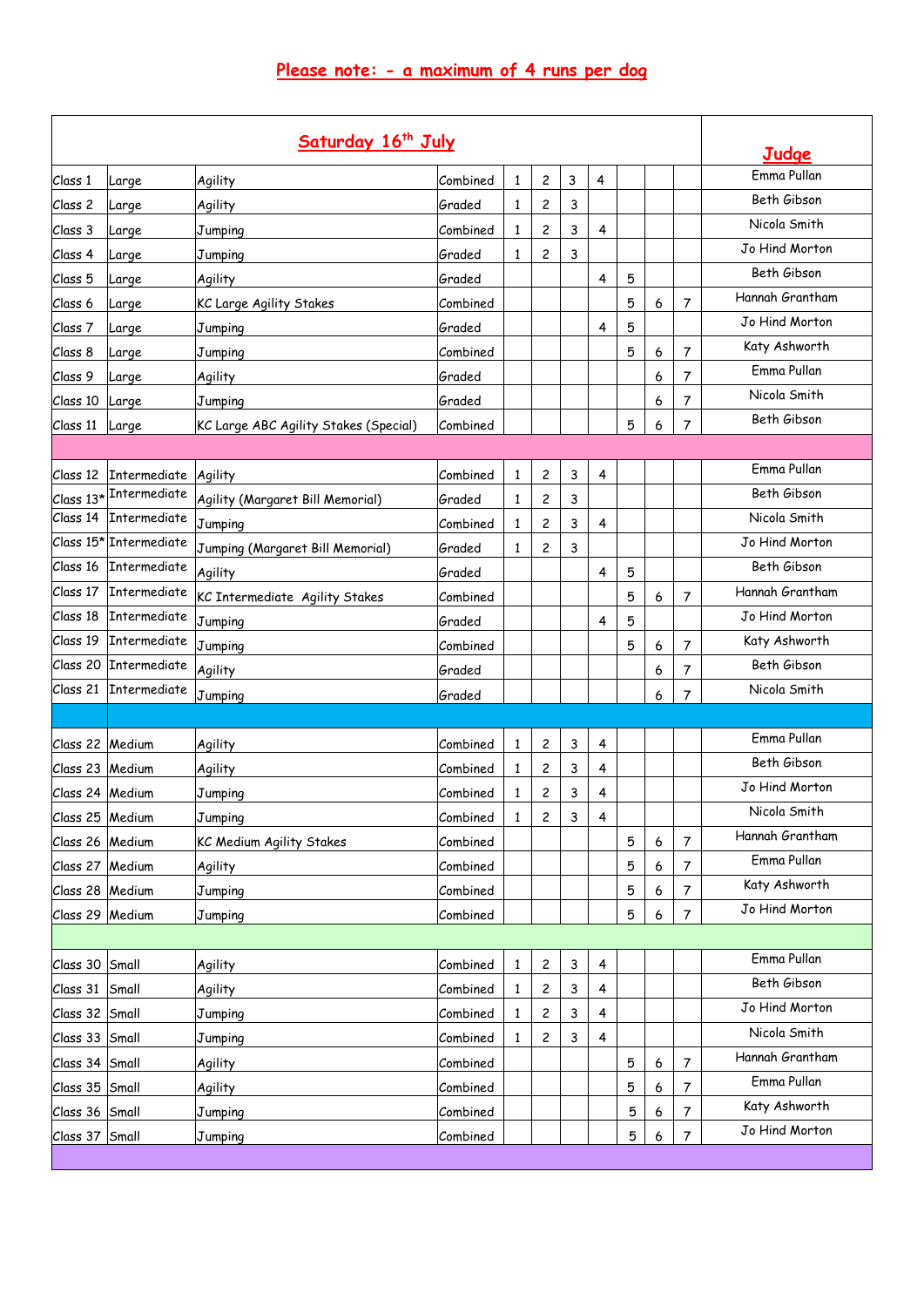# **Please note: - a maximum of 4 runs per dog this includes the Championship classes which counts as one class.**

|                 | Judge                 |              |          |              |                         |   |                |   |   |                |                     |
|-----------------|-----------------------|--------------|----------|--------------|-------------------------|---|----------------|---|---|----------------|---------------------|
| Class 38 Large  |                       | Agility      | Combined | 1            | 2                       | 3 | 4              |   |   |                | Kevin Smith         |
| Class 39 Large  |                       | Agility      | Graded   | $\mathbf{1}$ | $\overline{\mathbf{c}}$ | 3 |                |   |   |                | Fdita Uherkovichova |
| Class 40 Large  |                       | Jumping      | Combined | 1            | $\overline{c}$          | 3 | 4              |   |   |                | Alastair Baillie    |
| Class 41 Large  |                       | Jumping      | Graded   | 1            | 2                       | 3 |                |   |   |                | Sharon Bush         |
| Class 42 Large  |                       | Agility      | Graded   |              |                         |   | 4              | 5 |   |                | Edita Uherkovichova |
| Class 43 Large  |                       | Agility      | Combined |              |                         |   |                | 5 | 6 | 7              | Emma Wallis         |
| Class 44 Large  |                       | Jumping      | Graded   |              |                         |   | 4              | 5 |   |                | Sharon Bush         |
| Class 45 Large  |                       | Jumping      | Combined |              |                         |   |                | 5 | 6 | 7              | Mo Morris           |
| Class 46 Large  |                       | Agility      | Graded   |              |                         |   |                |   | 6 | 7              | Kevin Smith         |
| Class 47 Large  |                       | Jumping      | Graded   |              |                         |   |                |   | 6 | 7              | Alastair Baillie    |
| Class 48 Large  |                       | Championship | Grade    |              |                         |   |                |   |   | $\overline{7}$ | Hannah Wade         |
|                 |                       |              |          |              |                         |   |                |   |   |                |                     |
| Class 49        | Intermediate          | Agility      | Combined | $\mathbf{1}$ | 2                       | 3 | 4              |   |   |                | Kevin Smith         |
| Class 50        | Intermediate          | Agility      | Graded   | $\mathbf{1}$ | $\overline{c}$          | 3 |                |   |   |                | Edita Uherkovichova |
| Class 51        | Intermediate          | Jumping      | Combined | 1            | 2                       | 3 | 4              |   |   |                | Alastair Baillie    |
| Class 52        | Intermediate          | Jumping      | Graded   | 1            | 2                       | 3 |                |   |   |                | Sharon Bush         |
| Class 53        | Intermediate          | Agility      | Graded   |              |                         |   | 4              | 5 |   |                | Emma Pullan         |
| Class 54        | <b>Intermediate</b>   | Agility      | Combined |              |                         |   |                | 5 | 6 | 7              | Emma Wallis         |
| Class 55        | <i>Intermediate</i>   | Jumping      | Graded   |              |                         |   | 4              | 5 |   |                | Sharon Bush         |
| Class 56        | Intermediate          | Jumping      | Combined |              |                         |   |                | 5 | 6 | 7              | Mo Morris           |
| Class 57        | <b>Intermediate</b>   | Agility      | Graded   |              |                         |   |                |   | 6 | 7              | Edita Uherkovichova |
| Class 58        | Intermediate          | Jumping      | Graded   |              |                         |   |                |   | 6 | 7              | Alastair Baillie    |
|                 | Class 59 Intermediate | Championship | Grade    |              |                         |   |                |   |   | $\overline{7}$ | Hannah Wade         |
|                 |                       |              |          |              |                         |   |                |   |   |                |                     |
| Class 60 Medium |                       | Agility      | Combined | 1            | 2                       | 3 | 4              |   |   |                | Kevin Smith         |
| Class 61 Medium |                       | Agility      | Combined | 1            | 2                       | 3 | 4              |   |   |                | Edita Uherkovichova |
| Class 62 Medium |                       | Jumping      | Combined | 1            | 2                       | 3 | 4              |   |   |                | Sharon Bush         |
| Class 63 Medium |                       | Jumping      | Combined | 1            | 2                       | 3 | 4              |   |   |                | Mo Morris           |
| Class 64 Medium |                       | Agility      | Combined |              |                         |   |                | 5 | 6 | 7              | Emma Wallis         |
| Class 65 Medium |                       | Agility      | Combined |              |                         |   |                | 5 | 6 | $\overline{7}$ | Edita Uherkovichova |
| Class 66 Medium |                       | Jumping      | Combined |              |                         |   |                | 5 | 6 | $\overline{7}$ | Alastair Baillie    |
| Class 67 Medium |                       | Jumping      | Combined |              |                         |   |                | 5 | 6 | $\overline{7}$ | Mo Morris           |
| Class 68 Medium |                       | Championship | Grade    |              |                         |   |                |   |   | 7              | Connor Harley       |
|                 |                       |              |          |              |                         |   |                |   |   |                |                     |
| Class 69 Small  |                       | Agility      | Combined | $\mathbf{1}$ | $\overline{\mathbf{c}}$ | 3 | $\overline{4}$ |   |   |                | Kevin Smith         |
| Class 70 Small  |                       | Agility      | Combined | 1            | 2                       | 3 | 4              |   |   |                | Edita Uherkovichova |
| Class 71 Small  |                       | Jumping      | Combined | 1            | 2                       | 3 | 4              |   |   |                | Sharon Bush         |
| Class 72 Small  |                       | Jumping      | Combined | 1            | $\overline{c}$          | 3 | 4              |   |   |                | Mo Morris           |
| Class 73        | Small                 | Agility      | Combined |              |                         |   |                | 5 | 6 | 7              | Emma Wallis         |
| Class 74 Small  |                       | Agility      | Combined |              |                         |   |                | 5 | 6 | 7              | Edita Uherkovichova |
| Class 75 Small  |                       | Jumping      | Combined |              |                         |   |                | 5 | 6 | 7              | Alastair Baillie    |
| Class 76 Small  |                       | Jumping      | Combined |              |                         |   |                | 5 | 6 | 7              | Mo Morris           |
| Class 77 Small  |                       |              | Grade    |              |                         |   |                |   |   | $\overline{7}$ | Connor Harley       |
|                 |                       | Championship |          |              |                         |   |                |   |   |                |                     |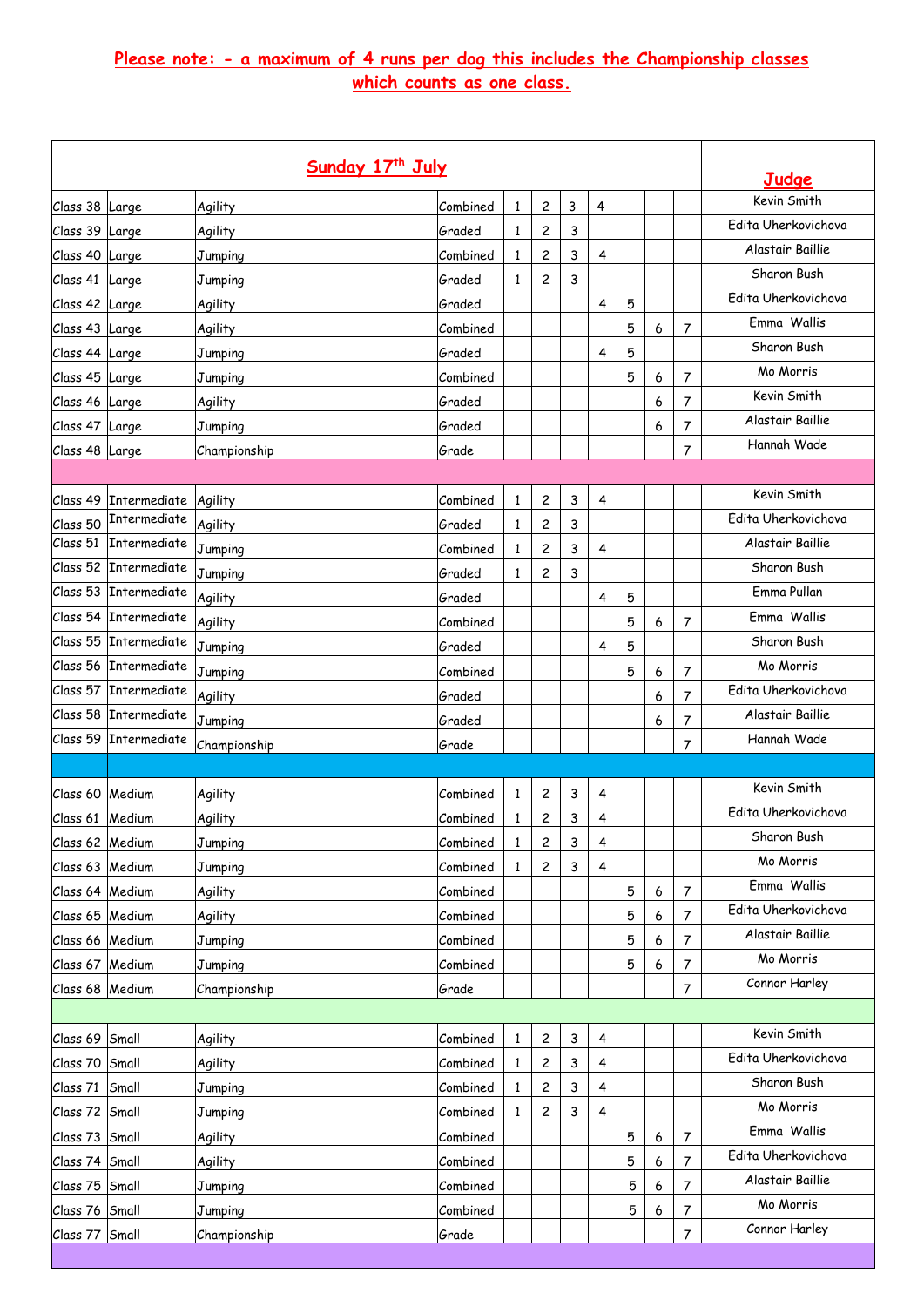# **No Limit on classes**

| Monday 18 <sup>th</sup> July |                                     |                                                                                |                    |              |                |   |                |   |                  |                         | Judge                   |
|------------------------------|-------------------------------------|--------------------------------------------------------------------------------|--------------------|--------------|----------------|---|----------------|---|------------------|-------------------------|-------------------------|
| Class 78                     | arge                                | Agility                                                                        | Combined           | 1            | $\overline{c}$ | 3 | $\overline{4}$ |   |                  |                         | Kerry McCullough        |
| Class 79                     | Large                               | Agility                                                                        | Graded             | 1            | 2              | 3 |                |   |                  |                         | Anthony Stafford        |
| Class 80                     | Large                               | Jumping                                                                        | Combined           | 1            | 2              | 3 | 4              |   |                  |                         | <b>Iain Davey Smith</b> |
| Class 81                     | Large                               | Jumping                                                                        | Graded             | 1            | 2              | 3 |                |   |                  |                         | <b>Iain Davey Smith</b> |
| Class 82                     |                                     | Agility                                                                        | Graded             |              |                |   | 4              | 5 |                  |                         | Anthony Stafford        |
| Class 83                     | arge                                | Agility                                                                        | Combined           |              |                |   |                | 5 | 6                | 7                       | Anthony Stafford        |
| Class 84                     | arge                                | Jumping                                                                        | Graded             |              |                |   | 4              | 5 |                  |                         | <b>Iain Davey Smith</b> |
| Class 85                     | Large                               |                                                                                | Combined           |              |                |   |                | 5 | 6                | 7                       | Donna Surtess           |
| Class 86                     | Large                               | Jumping<br>Agility                                                             | Graded             |              |                |   |                |   | 6                | 7                       | Kerry McCullough        |
|                              | arge                                | Jumping                                                                        | Graded             |              |                |   |                |   | 6                | 7                       | Donna Surtess           |
| Class 87                     | Large                               |                                                                                |                    |              |                |   |                |   |                  |                         |                         |
|                              |                                     |                                                                                | Combined           |              |                |   |                |   |                  |                         | Kerry McCullough        |
| Class 88<br>Class 89         | Intermediate<br><b>Intermediate</b> | Agility                                                                        | Graded             | $\mathbf{1}$ | 2              | 3 | 4              |   |                  |                         | Anthony Stafford        |
| Class 90                     | Intermediate                        | Agility                                                                        |                    | 1            | 2              | 3 |                |   |                  |                         | Donna Surtess           |
| Class 91                     | <b>Intermediate</b>                 | Jumping                                                                        | Combined<br>Graded | 1            | 2              | 3 | 4              |   |                  |                         | <b>Iain Davey Smith</b> |
| Class 92                     | Intermediate                        | Jumping                                                                        |                    | 1            | 2              | 3 |                |   |                  |                         | Anthony Stafford        |
| Class 93                     | <b>Intermediate</b>                 | Agility                                                                        | Graded             |              |                |   | 4              | 5 |                  |                         | Anthony Stafford        |
| Class 94                     | Intermediate                        | Agility                                                                        | Combined           |              |                |   |                | 5 | 6                | 7                       | <b>Iain Davey Smith</b> |
| Class 95                     | Intermediate                        | Jumping                                                                        | Graded             |              |                |   | 4              | 5 |                  |                         | Donna Surtess           |
| Class 96                     | Intermediate                        | Jumping                                                                        | Combined           |              |                |   |                | 5 | 6                | $\overline{7}$          | Kerry McCullough        |
| Class 97                     | Intermediate                        | Agility                                                                        | Graded             |              |                |   |                |   | 6                | 7                       | <b>Iain Davey Smith</b> |
|                              |                                     | Jumping                                                                        | Graded             |              |                |   |                |   | 6                | 7                       |                         |
|                              |                                     |                                                                                |                    |              |                |   |                |   |                  |                         | Kerry McCullough        |
| Class 98                     | Medium                              | Agility                                                                        | Combined           | 1            | 2              | 3 | 4              |   |                  |                         | Anthony Stafford        |
| Class 99                     | Medium                              | Agility                                                                        | Combined           | 1            | 2              | 3 | 4              |   |                  |                         | Donna Surtess           |
| Class 100                    | Medium                              | Jumping                                                                        | Combined           | $\mathbf{1}$ | 2              | 3 | 4              |   |                  |                         | <b>Iain Davey Smith</b> |
| Class 101                    | Medium                              | Jumping                                                                        | Combined           | 1            | 2              | 3 | 4              |   |                  |                         | Kerry McCullough        |
| Class 102                    | Medium                              | Agility                                                                        | Combined           |              |                |   |                | 5 | 6                | $\overline{\mathbf{7}}$ | Anthony Stafford        |
| Class 103                    | Medium                              | Agility                                                                        | Combined           |              |                |   |                | 5 | 6                | $\overline{7}$          | Donna Surtess           |
| Class 104                    | Medium                              | Jumping                                                                        | Combined           |              |                |   |                | 5 | 6                | 7                       | <b>Iain Davey Smith</b> |
| Class 105                    | Medium                              | Jumping                                                                        | Combined           |              |                |   |                | 5 | 6                | 7                       |                         |
|                              |                                     |                                                                                |                    |              |                |   |                |   |                  |                         | Kerry McCullough        |
| Class 106                    | Small                               | Agility                                                                        | Combined           | 1            | 2              | 3 | 4              |   |                  |                         | Anthony Stafford        |
| Class 107                    | Small                               | Agility                                                                        | Combined           | 1            | 2              | 3 | 4              |   |                  |                         | Donna Surtess           |
| Class 108                    | Small                               | Jumping                                                                        | Combined           | 1            | 2              | 3 | 4              |   |                  |                         | <b>Iain Davey Smith</b> |
| Class 109                    | Small                               | Jumping                                                                        | Combined           | 1            | 2              | 3 | 4              |   |                  |                         | Kerry McCullough        |
| Class 110                    | Small                               | Agility                                                                        | Combined           |              |                |   |                | 5 | 6                | $\overline{7}$          | Anthony Stafford        |
| Class 111                    | Small                               | Agility                                                                        | Combined           |              |                |   |                | 5 | 6                | 7                       | Donna Surtess           |
| Class 112                    | Small                               | Jumping                                                                        | Combined           |              |                |   |                | 5 | 6                | $\overline{7}$          |                         |
| Class 113                    | Small                               | Jumping                                                                        | Combined           |              |                |   |                | 5 | 6                | 7                       | <b>Iain Davey Smith</b> |
|                              |                                     |                                                                                |                    |              |                |   |                |   |                  |                         |                         |
| Class 114                    | All Heights                         | Special Anysize Agility<br>(All heights Awarded)                               | Combined           | $\mathbf{1}$ | 2              | 3 | 4              | 5 | 6                | 7                       | Kerry McCullough        |
|                              |                                     | Special Anysize Jumping                                                        |                    |              |                |   |                |   |                  |                         | Donna Surtess           |
| Class 115                    | All Heights                         | (All heights Awarded)<br>Special Junior Agility (U12) & (O12)                  | Combined           | $\mathbf{1}$ | 2              | 3 | 4              | 5 | 6                | 7                       | Kerry McCullough        |
|                              |                                     | will be separate results over combined                                         |                    |              |                |   |                |   |                  |                         |                         |
| Class 116                    | All Heights                         | heights                                                                        | Combined           | $\mathbf{1}$ | $\mathbf{2}$   | 3 | 4              | 5 | 6                | $\overline{7}$          |                         |
|                              |                                     | Special Junior Jumping (U12) & (O12)<br>will be separate results over combined |                    |              |                |   |                |   |                  |                         | Donna Surtess           |
| Class 117                    | All Heights                         | heights                                                                        | Combined           | $\mathbf{1}$ | 2              | 3 | 4              | 5 | $\boldsymbol{6}$ | $\overline{7}$          |                         |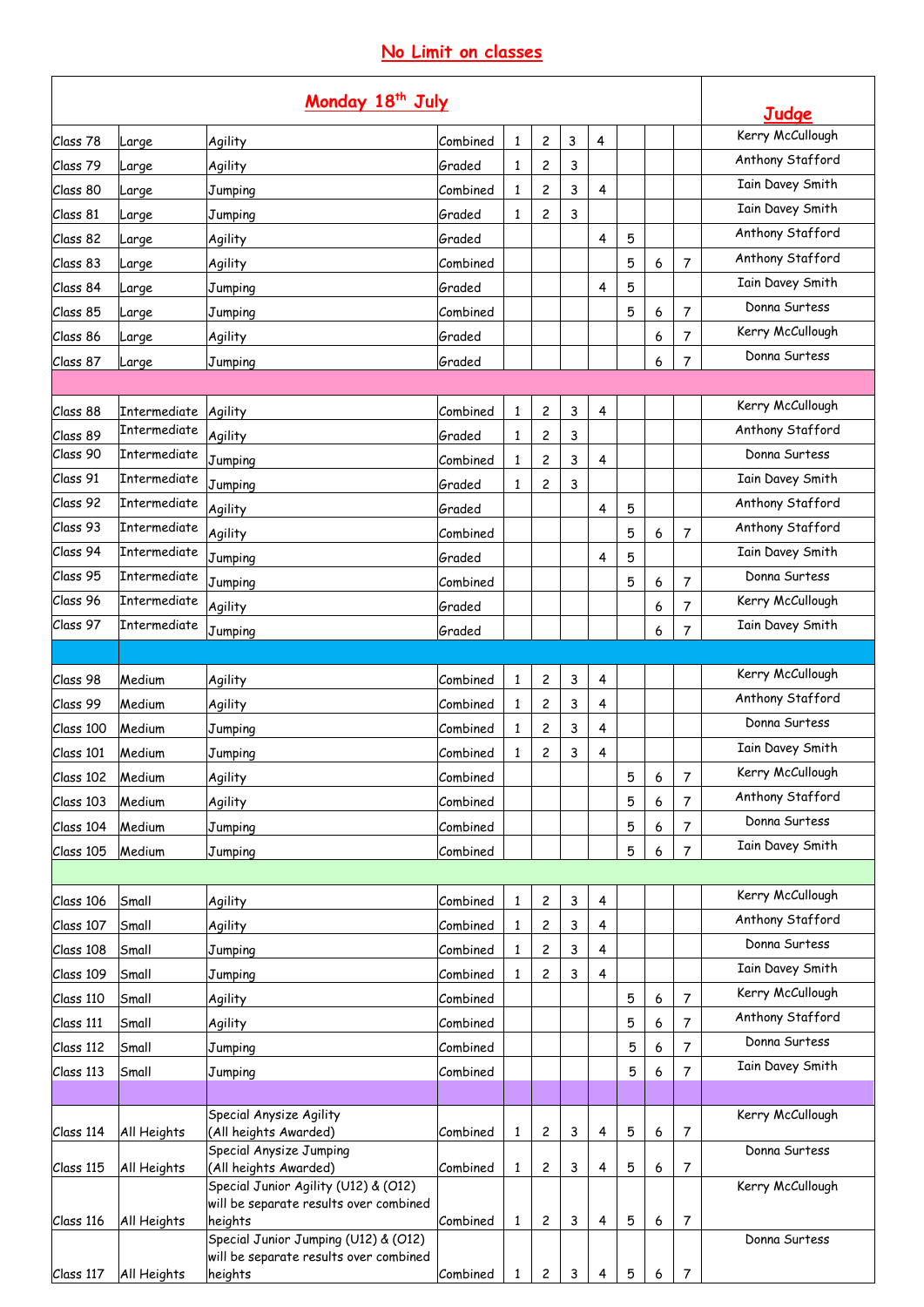# **No Limit on classes**

| Ashleigh Orrell<br>2<br>3<br>$\overline{\mathbf{4}}$<br>Class 118<br>Agility<br>Combined<br>1<br>Large<br>Carol-Anne Duthie<br>Class 119<br>Graded<br>2<br>3<br>Agility<br>1<br>Large<br>Claire Todd<br>2<br>3<br>Class 120<br>Combined<br>4<br>1<br>Large<br>Jumping<br>Julie Raywood<br>Graded<br>Class 121<br>2<br>3<br>Jumping<br>1<br>Large<br>Ashleigh Orrell<br>Class 122<br>Graded<br>4<br>5<br>Agility<br>Large<br>Carol-Anne Duthie<br>5<br>6<br>7<br>Class 123<br>Agility<br>Combined<br>Large<br>Julie Raywood<br>Graded<br>5<br>Class 124<br>Jumping<br>4<br>Large<br>Julie Raywood<br>7<br>Class 125<br>5<br>6<br>Combined<br>Large<br>Jumping<br>Ashleigh Orrell<br>Graded<br>6<br>Class 126<br>Agility<br>7<br>Large<br>Claire Todd<br>Graded<br>6<br>7<br>Class 127<br>Jumping<br>Large<br>Ashleigh Orrell<br>4<br>Class 128<br>Intermediate<br>Agility<br>Combined<br>2<br>3<br>1<br>Carol-Anne Duthie<br>Intermediate<br>Class 129<br>Agility<br>Graded<br>2<br>3<br>1<br>Claire Todd<br>Intermediate<br>Jumping<br>2<br>3<br>Combined<br>$\mathbf{1}$<br>4<br>Julie Raywood<br>Intermediate<br>Jumping<br>Graded<br>2<br>3<br>1<br>Ashleigh Orrell<br>Intermediate<br>Agility<br>Graded<br>4<br>5<br>Carol-Anne Duthie<br>Intermediate<br>5<br>7<br>Agility<br>Combined<br>6<br>Intermediate<br>Julie Raywood<br>Jumping<br>5<br>Graded<br>4<br>Julie Raywood<br>Intermediate<br>5<br>7<br>Combined<br>6<br>Jumping<br>Ashleigh Orrell<br>Intermediate<br>Graded<br>Agility<br>6<br>7<br>Claire Todd<br>Intermediate<br>7<br>Jumping<br>Graded<br>6<br>Ashleigh Orrell<br>Agility<br>Class 138<br>Medium<br>Combined<br>2<br>3<br>4<br>1<br>Carol-Anne Duthie<br>4<br>Class 139<br>Medium<br>2<br>3<br>Agility<br>Combined<br>1<br>Claire Todd<br>Class 140<br>Medium<br>2<br>Jumping<br>Combined<br>$\mathbf{1}$<br>3<br>4<br>Julie Raywood<br>3<br>Class 141<br>Medium<br>$\mathbf{1}$<br>2<br>4<br>Jumping<br>Combined<br>Ashleigh Orrell<br>Combined<br>$\overline{7}$<br>Class 142<br>5<br>$\epsilon$<br>Medium<br>Agility<br>Carol-Anne Duthie<br>5<br>6<br>Class 143<br>Medium<br>Agility<br>Combined<br>7<br>Claire Todd<br>5<br>7<br>Class 144<br>Medium<br>Combined<br>6<br>Jumping<br>Julie Raywood<br>5<br>6<br>7<br>Medium<br>Combined<br>Class 145<br>Jumping<br>Ashleigh Orrell<br>Small<br>Combined<br>2<br>3<br>4<br>Agility<br>1<br>Carol-Anne Duthie<br>Small<br>2<br>3<br>Class 147<br>Agility<br>Combined<br>4<br>1<br>Claire Todd<br>Class 148<br>Combined<br>2<br>3<br>4<br>Small<br>Jumping<br>1<br>Julie Raywood<br>4<br>Small<br>3<br>Combined<br>1<br>2<br>Jumping<br>Ashleigh Orrell<br>5<br>Small<br>6<br>$\overline{7}$<br>Class 150<br>Agility<br>Combined<br>Carol-Anne Duthie<br>5<br>Small<br>Agility<br>Combined<br>6<br>7<br>Claire Todd<br>5<br>6<br>7<br>Small<br>Combined<br>Jumping<br>Julie Raywood<br>Small<br>Combined<br>5<br>6<br>7<br>Jumping<br>Special Anysize Agility<br>Carol-Anne Duthie<br>(All heights Awarded)<br>5<br>6<br>All Heights<br>Combined<br>1<br>2<br>3<br>4<br>7<br>Special Anysize Jumping<br>Claire Todd<br>(All heights Awarded)<br>3<br>$\mathbf{1}$<br>2<br>4<br>5<br>6<br>All Heights<br>7<br>Special Junior Agility (U12) & (O12)<br>Carol-Anne Duthie<br>will be separate results over combined<br>5<br>6<br>heights<br>2<br>3<br>4<br>$\overline{7}$<br>All Heights<br>$\mathbf{1}$<br>Special Junior Jumping (U12) & (O12)<br>will be separate results over combined<br>Claire Todd<br>3<br>5<br>heights<br>Combined<br>2<br>6<br>7<br>Class 157<br>All Heights<br>1<br>4 | Tuesday 19th July |  |  |  |  |  |  |  |  |  |  | Judge |
|---------------------------------------------------------------------------------------------------------------------------------------------------------------------------------------------------------------------------------------------------------------------------------------------------------------------------------------------------------------------------------------------------------------------------------------------------------------------------------------------------------------------------------------------------------------------------------------------------------------------------------------------------------------------------------------------------------------------------------------------------------------------------------------------------------------------------------------------------------------------------------------------------------------------------------------------------------------------------------------------------------------------------------------------------------------------------------------------------------------------------------------------------------------------------------------------------------------------------------------------------------------------------------------------------------------------------------------------------------------------------------------------------------------------------------------------------------------------------------------------------------------------------------------------------------------------------------------------------------------------------------------------------------------------------------------------------------------------------------------------------------------------------------------------------------------------------------------------------------------------------------------------------------------------------------------------------------------------------------------------------------------------------------------------------------------------------------------------------------------------------------------------------------------------------------------------------------------------------------------------------------------------------------------------------------------------------------------------------------------------------------------------------------------------------------------------------------------------------------------------------------------------------------------------------------------------------------------------------------------------------------------------------------------------------------------------------------------------------------------------------------------------------------------------------------------------------------------------------------------------------------------------------------------------------------------------------------------------------------------------------------------------------------------------------------------------------------------------------------------------------------------------------------------------------------------------------------------------------------------------------------------------------------------------------------------------------------------------------------------------------------------------------------------------------------------------------------------------------------------------------------------------------------------------------------------------------|-------------------|--|--|--|--|--|--|--|--|--|--|-------|
|                                                                                                                                                                                                                                                                                                                                                                                                                                                                                                                                                                                                                                                                                                                                                                                                                                                                                                                                                                                                                                                                                                                                                                                                                                                                                                                                                                                                                                                                                                                                                                                                                                                                                                                                                                                                                                                                                                                                                                                                                                                                                                                                                                                                                                                                                                                                                                                                                                                                                                                                                                                                                                                                                                                                                                                                                                                                                                                                                                                                                                                                                                                                                                                                                                                                                                                                                                                                                                                                                                                                                                           |                   |  |  |  |  |  |  |  |  |  |  |       |
|                                                                                                                                                                                                                                                                                                                                                                                                                                                                                                                                                                                                                                                                                                                                                                                                                                                                                                                                                                                                                                                                                                                                                                                                                                                                                                                                                                                                                                                                                                                                                                                                                                                                                                                                                                                                                                                                                                                                                                                                                                                                                                                                                                                                                                                                                                                                                                                                                                                                                                                                                                                                                                                                                                                                                                                                                                                                                                                                                                                                                                                                                                                                                                                                                                                                                                                                                                                                                                                                                                                                                                           |                   |  |  |  |  |  |  |  |  |  |  |       |
|                                                                                                                                                                                                                                                                                                                                                                                                                                                                                                                                                                                                                                                                                                                                                                                                                                                                                                                                                                                                                                                                                                                                                                                                                                                                                                                                                                                                                                                                                                                                                                                                                                                                                                                                                                                                                                                                                                                                                                                                                                                                                                                                                                                                                                                                                                                                                                                                                                                                                                                                                                                                                                                                                                                                                                                                                                                                                                                                                                                                                                                                                                                                                                                                                                                                                                                                                                                                                                                                                                                                                                           |                   |  |  |  |  |  |  |  |  |  |  |       |
|                                                                                                                                                                                                                                                                                                                                                                                                                                                                                                                                                                                                                                                                                                                                                                                                                                                                                                                                                                                                                                                                                                                                                                                                                                                                                                                                                                                                                                                                                                                                                                                                                                                                                                                                                                                                                                                                                                                                                                                                                                                                                                                                                                                                                                                                                                                                                                                                                                                                                                                                                                                                                                                                                                                                                                                                                                                                                                                                                                                                                                                                                                                                                                                                                                                                                                                                                                                                                                                                                                                                                                           |                   |  |  |  |  |  |  |  |  |  |  |       |
|                                                                                                                                                                                                                                                                                                                                                                                                                                                                                                                                                                                                                                                                                                                                                                                                                                                                                                                                                                                                                                                                                                                                                                                                                                                                                                                                                                                                                                                                                                                                                                                                                                                                                                                                                                                                                                                                                                                                                                                                                                                                                                                                                                                                                                                                                                                                                                                                                                                                                                                                                                                                                                                                                                                                                                                                                                                                                                                                                                                                                                                                                                                                                                                                                                                                                                                                                                                                                                                                                                                                                                           |                   |  |  |  |  |  |  |  |  |  |  |       |
|                                                                                                                                                                                                                                                                                                                                                                                                                                                                                                                                                                                                                                                                                                                                                                                                                                                                                                                                                                                                                                                                                                                                                                                                                                                                                                                                                                                                                                                                                                                                                                                                                                                                                                                                                                                                                                                                                                                                                                                                                                                                                                                                                                                                                                                                                                                                                                                                                                                                                                                                                                                                                                                                                                                                                                                                                                                                                                                                                                                                                                                                                                                                                                                                                                                                                                                                                                                                                                                                                                                                                                           |                   |  |  |  |  |  |  |  |  |  |  |       |
|                                                                                                                                                                                                                                                                                                                                                                                                                                                                                                                                                                                                                                                                                                                                                                                                                                                                                                                                                                                                                                                                                                                                                                                                                                                                                                                                                                                                                                                                                                                                                                                                                                                                                                                                                                                                                                                                                                                                                                                                                                                                                                                                                                                                                                                                                                                                                                                                                                                                                                                                                                                                                                                                                                                                                                                                                                                                                                                                                                                                                                                                                                                                                                                                                                                                                                                                                                                                                                                                                                                                                                           |                   |  |  |  |  |  |  |  |  |  |  |       |
|                                                                                                                                                                                                                                                                                                                                                                                                                                                                                                                                                                                                                                                                                                                                                                                                                                                                                                                                                                                                                                                                                                                                                                                                                                                                                                                                                                                                                                                                                                                                                                                                                                                                                                                                                                                                                                                                                                                                                                                                                                                                                                                                                                                                                                                                                                                                                                                                                                                                                                                                                                                                                                                                                                                                                                                                                                                                                                                                                                                                                                                                                                                                                                                                                                                                                                                                                                                                                                                                                                                                                                           |                   |  |  |  |  |  |  |  |  |  |  |       |
|                                                                                                                                                                                                                                                                                                                                                                                                                                                                                                                                                                                                                                                                                                                                                                                                                                                                                                                                                                                                                                                                                                                                                                                                                                                                                                                                                                                                                                                                                                                                                                                                                                                                                                                                                                                                                                                                                                                                                                                                                                                                                                                                                                                                                                                                                                                                                                                                                                                                                                                                                                                                                                                                                                                                                                                                                                                                                                                                                                                                                                                                                                                                                                                                                                                                                                                                                                                                                                                                                                                                                                           |                   |  |  |  |  |  |  |  |  |  |  |       |
|                                                                                                                                                                                                                                                                                                                                                                                                                                                                                                                                                                                                                                                                                                                                                                                                                                                                                                                                                                                                                                                                                                                                                                                                                                                                                                                                                                                                                                                                                                                                                                                                                                                                                                                                                                                                                                                                                                                                                                                                                                                                                                                                                                                                                                                                                                                                                                                                                                                                                                                                                                                                                                                                                                                                                                                                                                                                                                                                                                                                                                                                                                                                                                                                                                                                                                                                                                                                                                                                                                                                                                           |                   |  |  |  |  |  |  |  |  |  |  |       |
|                                                                                                                                                                                                                                                                                                                                                                                                                                                                                                                                                                                                                                                                                                                                                                                                                                                                                                                                                                                                                                                                                                                                                                                                                                                                                                                                                                                                                                                                                                                                                                                                                                                                                                                                                                                                                                                                                                                                                                                                                                                                                                                                                                                                                                                                                                                                                                                                                                                                                                                                                                                                                                                                                                                                                                                                                                                                                                                                                                                                                                                                                                                                                                                                                                                                                                                                                                                                                                                                                                                                                                           |                   |  |  |  |  |  |  |  |  |  |  |       |
|                                                                                                                                                                                                                                                                                                                                                                                                                                                                                                                                                                                                                                                                                                                                                                                                                                                                                                                                                                                                                                                                                                                                                                                                                                                                                                                                                                                                                                                                                                                                                                                                                                                                                                                                                                                                                                                                                                                                                                                                                                                                                                                                                                                                                                                                                                                                                                                                                                                                                                                                                                                                                                                                                                                                                                                                                                                                                                                                                                                                                                                                                                                                                                                                                                                                                                                                                                                                                                                                                                                                                                           |                   |  |  |  |  |  |  |  |  |  |  |       |
|                                                                                                                                                                                                                                                                                                                                                                                                                                                                                                                                                                                                                                                                                                                                                                                                                                                                                                                                                                                                                                                                                                                                                                                                                                                                                                                                                                                                                                                                                                                                                                                                                                                                                                                                                                                                                                                                                                                                                                                                                                                                                                                                                                                                                                                                                                                                                                                                                                                                                                                                                                                                                                                                                                                                                                                                                                                                                                                                                                                                                                                                                                                                                                                                                                                                                                                                                                                                                                                                                                                                                                           |                   |  |  |  |  |  |  |  |  |  |  |       |
|                                                                                                                                                                                                                                                                                                                                                                                                                                                                                                                                                                                                                                                                                                                                                                                                                                                                                                                                                                                                                                                                                                                                                                                                                                                                                                                                                                                                                                                                                                                                                                                                                                                                                                                                                                                                                                                                                                                                                                                                                                                                                                                                                                                                                                                                                                                                                                                                                                                                                                                                                                                                                                                                                                                                                                                                                                                                                                                                                                                                                                                                                                                                                                                                                                                                                                                                                                                                                                                                                                                                                                           | Class 130         |  |  |  |  |  |  |  |  |  |  |       |
|                                                                                                                                                                                                                                                                                                                                                                                                                                                                                                                                                                                                                                                                                                                                                                                                                                                                                                                                                                                                                                                                                                                                                                                                                                                                                                                                                                                                                                                                                                                                                                                                                                                                                                                                                                                                                                                                                                                                                                                                                                                                                                                                                                                                                                                                                                                                                                                                                                                                                                                                                                                                                                                                                                                                                                                                                                                                                                                                                                                                                                                                                                                                                                                                                                                                                                                                                                                                                                                                                                                                                                           | Class 131         |  |  |  |  |  |  |  |  |  |  |       |
|                                                                                                                                                                                                                                                                                                                                                                                                                                                                                                                                                                                                                                                                                                                                                                                                                                                                                                                                                                                                                                                                                                                                                                                                                                                                                                                                                                                                                                                                                                                                                                                                                                                                                                                                                                                                                                                                                                                                                                                                                                                                                                                                                                                                                                                                                                                                                                                                                                                                                                                                                                                                                                                                                                                                                                                                                                                                                                                                                                                                                                                                                                                                                                                                                                                                                                                                                                                                                                                                                                                                                                           | Class 132         |  |  |  |  |  |  |  |  |  |  |       |
|                                                                                                                                                                                                                                                                                                                                                                                                                                                                                                                                                                                                                                                                                                                                                                                                                                                                                                                                                                                                                                                                                                                                                                                                                                                                                                                                                                                                                                                                                                                                                                                                                                                                                                                                                                                                                                                                                                                                                                                                                                                                                                                                                                                                                                                                                                                                                                                                                                                                                                                                                                                                                                                                                                                                                                                                                                                                                                                                                                                                                                                                                                                                                                                                                                                                                                                                                                                                                                                                                                                                                                           | Class 133         |  |  |  |  |  |  |  |  |  |  |       |
|                                                                                                                                                                                                                                                                                                                                                                                                                                                                                                                                                                                                                                                                                                                                                                                                                                                                                                                                                                                                                                                                                                                                                                                                                                                                                                                                                                                                                                                                                                                                                                                                                                                                                                                                                                                                                                                                                                                                                                                                                                                                                                                                                                                                                                                                                                                                                                                                                                                                                                                                                                                                                                                                                                                                                                                                                                                                                                                                                                                                                                                                                                                                                                                                                                                                                                                                                                                                                                                                                                                                                                           | Class 134         |  |  |  |  |  |  |  |  |  |  |       |
|                                                                                                                                                                                                                                                                                                                                                                                                                                                                                                                                                                                                                                                                                                                                                                                                                                                                                                                                                                                                                                                                                                                                                                                                                                                                                                                                                                                                                                                                                                                                                                                                                                                                                                                                                                                                                                                                                                                                                                                                                                                                                                                                                                                                                                                                                                                                                                                                                                                                                                                                                                                                                                                                                                                                                                                                                                                                                                                                                                                                                                                                                                                                                                                                                                                                                                                                                                                                                                                                                                                                                                           | Class 135         |  |  |  |  |  |  |  |  |  |  |       |
|                                                                                                                                                                                                                                                                                                                                                                                                                                                                                                                                                                                                                                                                                                                                                                                                                                                                                                                                                                                                                                                                                                                                                                                                                                                                                                                                                                                                                                                                                                                                                                                                                                                                                                                                                                                                                                                                                                                                                                                                                                                                                                                                                                                                                                                                                                                                                                                                                                                                                                                                                                                                                                                                                                                                                                                                                                                                                                                                                                                                                                                                                                                                                                                                                                                                                                                                                                                                                                                                                                                                                                           | Class 136         |  |  |  |  |  |  |  |  |  |  |       |
|                                                                                                                                                                                                                                                                                                                                                                                                                                                                                                                                                                                                                                                                                                                                                                                                                                                                                                                                                                                                                                                                                                                                                                                                                                                                                                                                                                                                                                                                                                                                                                                                                                                                                                                                                                                                                                                                                                                                                                                                                                                                                                                                                                                                                                                                                                                                                                                                                                                                                                                                                                                                                                                                                                                                                                                                                                                                                                                                                                                                                                                                                                                                                                                                                                                                                                                                                                                                                                                                                                                                                                           | Class 137         |  |  |  |  |  |  |  |  |  |  |       |
|                                                                                                                                                                                                                                                                                                                                                                                                                                                                                                                                                                                                                                                                                                                                                                                                                                                                                                                                                                                                                                                                                                                                                                                                                                                                                                                                                                                                                                                                                                                                                                                                                                                                                                                                                                                                                                                                                                                                                                                                                                                                                                                                                                                                                                                                                                                                                                                                                                                                                                                                                                                                                                                                                                                                                                                                                                                                                                                                                                                                                                                                                                                                                                                                                                                                                                                                                                                                                                                                                                                                                                           |                   |  |  |  |  |  |  |  |  |  |  |       |
|                                                                                                                                                                                                                                                                                                                                                                                                                                                                                                                                                                                                                                                                                                                                                                                                                                                                                                                                                                                                                                                                                                                                                                                                                                                                                                                                                                                                                                                                                                                                                                                                                                                                                                                                                                                                                                                                                                                                                                                                                                                                                                                                                                                                                                                                                                                                                                                                                                                                                                                                                                                                                                                                                                                                                                                                                                                                                                                                                                                                                                                                                                                                                                                                                                                                                                                                                                                                                                                                                                                                                                           |                   |  |  |  |  |  |  |  |  |  |  |       |
|                                                                                                                                                                                                                                                                                                                                                                                                                                                                                                                                                                                                                                                                                                                                                                                                                                                                                                                                                                                                                                                                                                                                                                                                                                                                                                                                                                                                                                                                                                                                                                                                                                                                                                                                                                                                                                                                                                                                                                                                                                                                                                                                                                                                                                                                                                                                                                                                                                                                                                                                                                                                                                                                                                                                                                                                                                                                                                                                                                                                                                                                                                                                                                                                                                                                                                                                                                                                                                                                                                                                                                           |                   |  |  |  |  |  |  |  |  |  |  |       |
|                                                                                                                                                                                                                                                                                                                                                                                                                                                                                                                                                                                                                                                                                                                                                                                                                                                                                                                                                                                                                                                                                                                                                                                                                                                                                                                                                                                                                                                                                                                                                                                                                                                                                                                                                                                                                                                                                                                                                                                                                                                                                                                                                                                                                                                                                                                                                                                                                                                                                                                                                                                                                                                                                                                                                                                                                                                                                                                                                                                                                                                                                                                                                                                                                                                                                                                                                                                                                                                                                                                                                                           |                   |  |  |  |  |  |  |  |  |  |  |       |
|                                                                                                                                                                                                                                                                                                                                                                                                                                                                                                                                                                                                                                                                                                                                                                                                                                                                                                                                                                                                                                                                                                                                                                                                                                                                                                                                                                                                                                                                                                                                                                                                                                                                                                                                                                                                                                                                                                                                                                                                                                                                                                                                                                                                                                                                                                                                                                                                                                                                                                                                                                                                                                                                                                                                                                                                                                                                                                                                                                                                                                                                                                                                                                                                                                                                                                                                                                                                                                                                                                                                                                           |                   |  |  |  |  |  |  |  |  |  |  |       |
|                                                                                                                                                                                                                                                                                                                                                                                                                                                                                                                                                                                                                                                                                                                                                                                                                                                                                                                                                                                                                                                                                                                                                                                                                                                                                                                                                                                                                                                                                                                                                                                                                                                                                                                                                                                                                                                                                                                                                                                                                                                                                                                                                                                                                                                                                                                                                                                                                                                                                                                                                                                                                                                                                                                                                                                                                                                                                                                                                                                                                                                                                                                                                                                                                                                                                                                                                                                                                                                                                                                                                                           |                   |  |  |  |  |  |  |  |  |  |  |       |
|                                                                                                                                                                                                                                                                                                                                                                                                                                                                                                                                                                                                                                                                                                                                                                                                                                                                                                                                                                                                                                                                                                                                                                                                                                                                                                                                                                                                                                                                                                                                                                                                                                                                                                                                                                                                                                                                                                                                                                                                                                                                                                                                                                                                                                                                                                                                                                                                                                                                                                                                                                                                                                                                                                                                                                                                                                                                                                                                                                                                                                                                                                                                                                                                                                                                                                                                                                                                                                                                                                                                                                           |                   |  |  |  |  |  |  |  |  |  |  |       |
|                                                                                                                                                                                                                                                                                                                                                                                                                                                                                                                                                                                                                                                                                                                                                                                                                                                                                                                                                                                                                                                                                                                                                                                                                                                                                                                                                                                                                                                                                                                                                                                                                                                                                                                                                                                                                                                                                                                                                                                                                                                                                                                                                                                                                                                                                                                                                                                                                                                                                                                                                                                                                                                                                                                                                                                                                                                                                                                                                                                                                                                                                                                                                                                                                                                                                                                                                                                                                                                                                                                                                                           |                   |  |  |  |  |  |  |  |  |  |  |       |
|                                                                                                                                                                                                                                                                                                                                                                                                                                                                                                                                                                                                                                                                                                                                                                                                                                                                                                                                                                                                                                                                                                                                                                                                                                                                                                                                                                                                                                                                                                                                                                                                                                                                                                                                                                                                                                                                                                                                                                                                                                                                                                                                                                                                                                                                                                                                                                                                                                                                                                                                                                                                                                                                                                                                                                                                                                                                                                                                                                                                                                                                                                                                                                                                                                                                                                                                                                                                                                                                                                                                                                           |                   |  |  |  |  |  |  |  |  |  |  |       |
|                                                                                                                                                                                                                                                                                                                                                                                                                                                                                                                                                                                                                                                                                                                                                                                                                                                                                                                                                                                                                                                                                                                                                                                                                                                                                                                                                                                                                                                                                                                                                                                                                                                                                                                                                                                                                                                                                                                                                                                                                                                                                                                                                                                                                                                                                                                                                                                                                                                                                                                                                                                                                                                                                                                                                                                                                                                                                                                                                                                                                                                                                                                                                                                                                                                                                                                                                                                                                                                                                                                                                                           |                   |  |  |  |  |  |  |  |  |  |  |       |
|                                                                                                                                                                                                                                                                                                                                                                                                                                                                                                                                                                                                                                                                                                                                                                                                                                                                                                                                                                                                                                                                                                                                                                                                                                                                                                                                                                                                                                                                                                                                                                                                                                                                                                                                                                                                                                                                                                                                                                                                                                                                                                                                                                                                                                                                                                                                                                                                                                                                                                                                                                                                                                                                                                                                                                                                                                                                                                                                                                                                                                                                                                                                                                                                                                                                                                                                                                                                                                                                                                                                                                           | Class 146         |  |  |  |  |  |  |  |  |  |  |       |
|                                                                                                                                                                                                                                                                                                                                                                                                                                                                                                                                                                                                                                                                                                                                                                                                                                                                                                                                                                                                                                                                                                                                                                                                                                                                                                                                                                                                                                                                                                                                                                                                                                                                                                                                                                                                                                                                                                                                                                                                                                                                                                                                                                                                                                                                                                                                                                                                                                                                                                                                                                                                                                                                                                                                                                                                                                                                                                                                                                                                                                                                                                                                                                                                                                                                                                                                                                                                                                                                                                                                                                           |                   |  |  |  |  |  |  |  |  |  |  |       |
|                                                                                                                                                                                                                                                                                                                                                                                                                                                                                                                                                                                                                                                                                                                                                                                                                                                                                                                                                                                                                                                                                                                                                                                                                                                                                                                                                                                                                                                                                                                                                                                                                                                                                                                                                                                                                                                                                                                                                                                                                                                                                                                                                                                                                                                                                                                                                                                                                                                                                                                                                                                                                                                                                                                                                                                                                                                                                                                                                                                                                                                                                                                                                                                                                                                                                                                                                                                                                                                                                                                                                                           |                   |  |  |  |  |  |  |  |  |  |  |       |
|                                                                                                                                                                                                                                                                                                                                                                                                                                                                                                                                                                                                                                                                                                                                                                                                                                                                                                                                                                                                                                                                                                                                                                                                                                                                                                                                                                                                                                                                                                                                                                                                                                                                                                                                                                                                                                                                                                                                                                                                                                                                                                                                                                                                                                                                                                                                                                                                                                                                                                                                                                                                                                                                                                                                                                                                                                                                                                                                                                                                                                                                                                                                                                                                                                                                                                                                                                                                                                                                                                                                                                           | Class 149         |  |  |  |  |  |  |  |  |  |  |       |
|                                                                                                                                                                                                                                                                                                                                                                                                                                                                                                                                                                                                                                                                                                                                                                                                                                                                                                                                                                                                                                                                                                                                                                                                                                                                                                                                                                                                                                                                                                                                                                                                                                                                                                                                                                                                                                                                                                                                                                                                                                                                                                                                                                                                                                                                                                                                                                                                                                                                                                                                                                                                                                                                                                                                                                                                                                                                                                                                                                                                                                                                                                                                                                                                                                                                                                                                                                                                                                                                                                                                                                           |                   |  |  |  |  |  |  |  |  |  |  |       |
|                                                                                                                                                                                                                                                                                                                                                                                                                                                                                                                                                                                                                                                                                                                                                                                                                                                                                                                                                                                                                                                                                                                                                                                                                                                                                                                                                                                                                                                                                                                                                                                                                                                                                                                                                                                                                                                                                                                                                                                                                                                                                                                                                                                                                                                                                                                                                                                                                                                                                                                                                                                                                                                                                                                                                                                                                                                                                                                                                                                                                                                                                                                                                                                                                                                                                                                                                                                                                                                                                                                                                                           | Class 151         |  |  |  |  |  |  |  |  |  |  |       |
|                                                                                                                                                                                                                                                                                                                                                                                                                                                                                                                                                                                                                                                                                                                                                                                                                                                                                                                                                                                                                                                                                                                                                                                                                                                                                                                                                                                                                                                                                                                                                                                                                                                                                                                                                                                                                                                                                                                                                                                                                                                                                                                                                                                                                                                                                                                                                                                                                                                                                                                                                                                                                                                                                                                                                                                                                                                                                                                                                                                                                                                                                                                                                                                                                                                                                                                                                                                                                                                                                                                                                                           | Class 152         |  |  |  |  |  |  |  |  |  |  |       |
|                                                                                                                                                                                                                                                                                                                                                                                                                                                                                                                                                                                                                                                                                                                                                                                                                                                                                                                                                                                                                                                                                                                                                                                                                                                                                                                                                                                                                                                                                                                                                                                                                                                                                                                                                                                                                                                                                                                                                                                                                                                                                                                                                                                                                                                                                                                                                                                                                                                                                                                                                                                                                                                                                                                                                                                                                                                                                                                                                                                                                                                                                                                                                                                                                                                                                                                                                                                                                                                                                                                                                                           | Class 153         |  |  |  |  |  |  |  |  |  |  |       |
|                                                                                                                                                                                                                                                                                                                                                                                                                                                                                                                                                                                                                                                                                                                                                                                                                                                                                                                                                                                                                                                                                                                                                                                                                                                                                                                                                                                                                                                                                                                                                                                                                                                                                                                                                                                                                                                                                                                                                                                                                                                                                                                                                                                                                                                                                                                                                                                                                                                                                                                                                                                                                                                                                                                                                                                                                                                                                                                                                                                                                                                                                                                                                                                                                                                                                                                                                                                                                                                                                                                                                                           |                   |  |  |  |  |  |  |  |  |  |  |       |
|                                                                                                                                                                                                                                                                                                                                                                                                                                                                                                                                                                                                                                                                                                                                                                                                                                                                                                                                                                                                                                                                                                                                                                                                                                                                                                                                                                                                                                                                                                                                                                                                                                                                                                                                                                                                                                                                                                                                                                                                                                                                                                                                                                                                                                                                                                                                                                                                                                                                                                                                                                                                                                                                                                                                                                                                                                                                                                                                                                                                                                                                                                                                                                                                                                                                                                                                                                                                                                                                                                                                                                           | Class 154         |  |  |  |  |  |  |  |  |  |  |       |
|                                                                                                                                                                                                                                                                                                                                                                                                                                                                                                                                                                                                                                                                                                                                                                                                                                                                                                                                                                                                                                                                                                                                                                                                                                                                                                                                                                                                                                                                                                                                                                                                                                                                                                                                                                                                                                                                                                                                                                                                                                                                                                                                                                                                                                                                                                                                                                                                                                                                                                                                                                                                                                                                                                                                                                                                                                                                                                                                                                                                                                                                                                                                                                                                                                                                                                                                                                                                                                                                                                                                                                           | Class 155         |  |  |  |  |  |  |  |  |  |  |       |
|                                                                                                                                                                                                                                                                                                                                                                                                                                                                                                                                                                                                                                                                                                                                                                                                                                                                                                                                                                                                                                                                                                                                                                                                                                                                                                                                                                                                                                                                                                                                                                                                                                                                                                                                                                                                                                                                                                                                                                                                                                                                                                                                                                                                                                                                                                                                                                                                                                                                                                                                                                                                                                                                                                                                                                                                                                                                                                                                                                                                                                                                                                                                                                                                                                                                                                                                                                                                                                                                                                                                                                           |                   |  |  |  |  |  |  |  |  |  |  |       |
|                                                                                                                                                                                                                                                                                                                                                                                                                                                                                                                                                                                                                                                                                                                                                                                                                                                                                                                                                                                                                                                                                                                                                                                                                                                                                                                                                                                                                                                                                                                                                                                                                                                                                                                                                                                                                                                                                                                                                                                                                                                                                                                                                                                                                                                                                                                                                                                                                                                                                                                                                                                                                                                                                                                                                                                                                                                                                                                                                                                                                                                                                                                                                                                                                                                                                                                                                                                                                                                                                                                                                                           | Class 156         |  |  |  |  |  |  |  |  |  |  |       |
|                                                                                                                                                                                                                                                                                                                                                                                                                                                                                                                                                                                                                                                                                                                                                                                                                                                                                                                                                                                                                                                                                                                                                                                                                                                                                                                                                                                                                                                                                                                                                                                                                                                                                                                                                                                                                                                                                                                                                                                                                                                                                                                                                                                                                                                                                                                                                                                                                                                                                                                                                                                                                                                                                                                                                                                                                                                                                                                                                                                                                                                                                                                                                                                                                                                                                                                                                                                                                                                                                                                                                                           |                   |  |  |  |  |  |  |  |  |  |  |       |
|                                                                                                                                                                                                                                                                                                                                                                                                                                                                                                                                                                                                                                                                                                                                                                                                                                                                                                                                                                                                                                                                                                                                                                                                                                                                                                                                                                                                                                                                                                                                                                                                                                                                                                                                                                                                                                                                                                                                                                                                                                                                                                                                                                                                                                                                                                                                                                                                                                                                                                                                                                                                                                                                                                                                                                                                                                                                                                                                                                                                                                                                                                                                                                                                                                                                                                                                                                                                                                                                                                                                                                           |                   |  |  |  |  |  |  |  |  |  |  |       |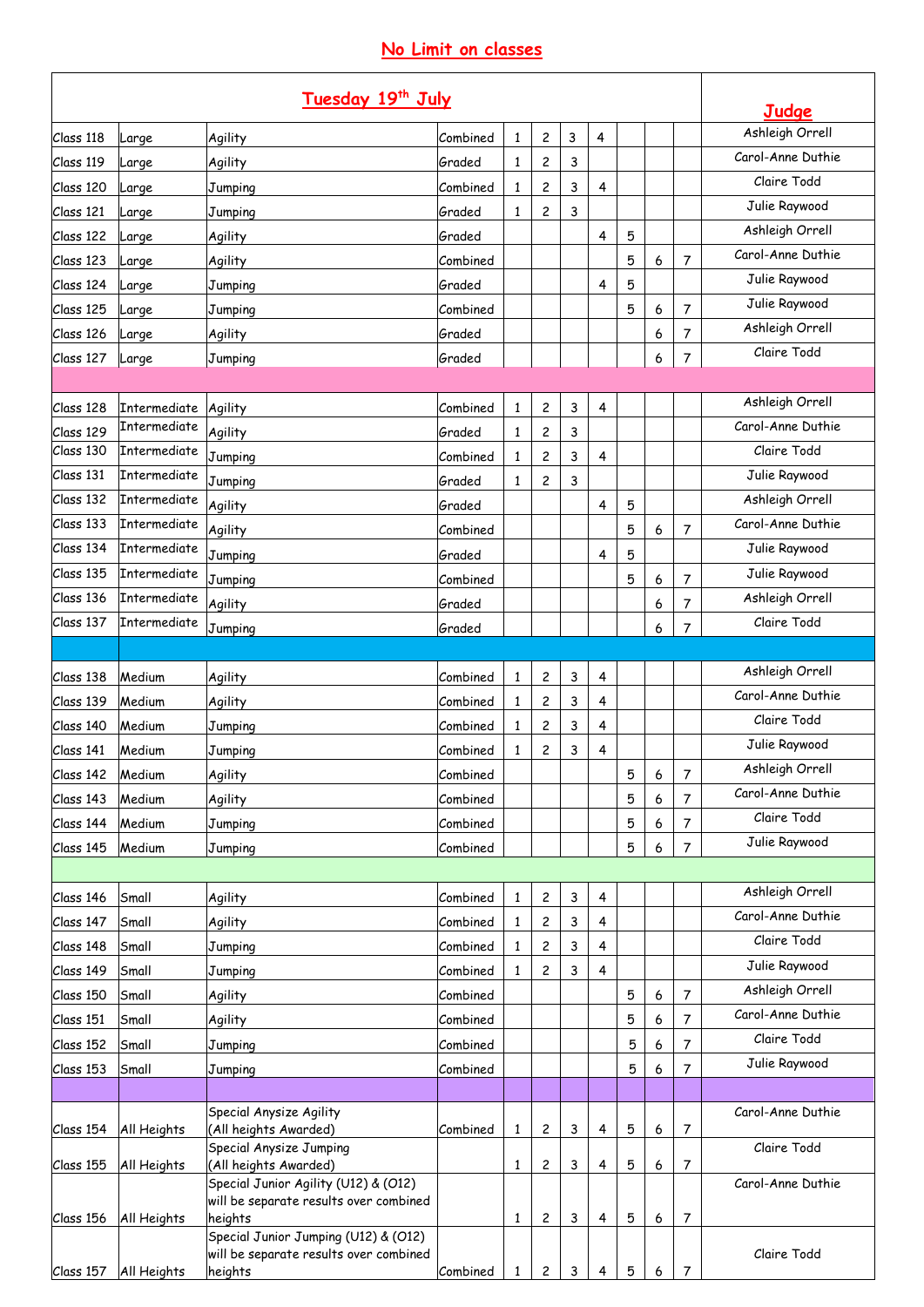# **Please note Weardale Dog Agility Club reserves the right to appoint additional or substitute judges or to relocate classes if entries or circumstances require.**

## **These are the proposed Judges for said classes however this maybe subject to change depending on entries.**

#### **ELIGIBILITY FOR CLASSES**

In the following definitions of classes First Prizes or other prize wins are those gained in standard classes at any Kennel Club licensed Championship Agility, Premier Agility, Open Agility or Limited Agility Shows (i.e. special classes and invitational events excepted).

Standard classes may be scheduled for Agility Shows, as Agility classes or Jumping classes. All standard classes must contain the Weaving Poles obstacle. Standard Agility classes must contain the following elements: "A Ramp", Dog Walk and See-Saw. With this proviso classes are defined as follows:-

**A maximum of four standard classes may be scheduled for any dog on an individual day of competition. Any number of special classes may be scheduled.**

**Class Structure**. A Class may either be held as a Graded Class or a Combined Class. A Graded Class may be scheduled for **a maximum of three** consecutive Grades with separate results and awards issued for each grade. A Combined Class may be scheduled for more than one consecutive grade with one overall set of results.

**Progression**. Progression from each Grade will be determined by the eligibility for the class as referenced in H(1)(A)11. Results from Combined Classes will only count towards progression from the dog's current grade.

To count for progression wins must be gained in standard classes at Kennel Club Licensed Agility Shows.

Only a first place with a clear round completed within the course time set by the judge will count towards grade progression.

Competitors will be allowed to walk the course set at Small, Medium, Intermediate or Large height without their dog(s) before the class begins.

**Points Progression.** At the handler's discretion a dog may progress up to Grade 4 by winning 100 points at each grade, using the Agility Warrant points scheme (Regulation K3.c refers). **A minimum of 50 points must be gained in agility (not jumping) classes in the relevant grade.** If this method of progression is selected, the handler must ensure the Show Secretary signs the dog's Agility Record Book at the first show entered at the higher grade. There is no time limit on this progression, however once a dog has progressed, it cannot return to a previous grade.

Progression on points must be done prior to the closing date of entries. It is not possible to change a grade on points once the entries have closed.

#### **STANDARD CLASSES**

Only first prizes and points gained in standard classes at Kennel Club licensed Agility Shows may be used for progression through the classes. (A dog is only eligible for one grade). In defining the eligibility of the owner or handler for Grade 1, the **two** wins and points progression referred to in the definition apply only to one dog and not an accumulation of dogs**.** 

#### **Grade 1**

Open to owners, handlers or dogs which have not gained a minimum of two first places at Grade 1 at Kennel Club Licensed Agility Shows, at least one of which must have been gained in an agility (not jumping) class. N.B Owners, handlers or dogs previously qualified out of Grade 1 are not eligible for this class.

#### **Grade 2**

Open to dogs which are not eligible for Grade 1 or have elected to progress on points from Grade 1 and are not eligible for Grades 3, 4, 5, 6, or 7.

#### **Grade 3**

Open to dogs which have gained a minimum of two first places at Grade 2 at Kennel Club Licensed Agility Shows, one of which must have been gained in an agility (not jumping) class, or have elected to progress on points from Grade 2 and are not eligible for Grades 2, 4, 5, 6 or 7.

#### **Grade 4**

Open to dogs which have gained a minimum of three first places at Grade 3 at Kennel Club Licensed Agility Shows, two of which must have been gained in agility (not jumping classes), or have elected to progress on points from Grade 3 and are not eligible for Grades 2, 3, 5, 6 or 7

#### **Grade 5**

Open to dogs which have gained a minimum of four first places at Grade 4 at Kennel Club Licensed Agility Shows, two of which must have been gained in agility (not jumping) classes, and are not eligible for Grades 2, 3, 4, 6 or 7

#### **Grade 6**

Open to dogs which have gained a minimum of four first places at Grade 5 at Kennel Club Licensed Agility Shows, two of which must have been gained in agility (not jumping) classes, and are not eligible for Grades 2, 3, 4, 5 or 7.

#### **Grade 7**

Open to dogs which have gained a minimum of five first places at Grade 6 at Kennel Club Licensed Agility Shows, three of which must have been gained in agility (not jumping) classes, and are not eligible for Grades 2, 3, 4, 5 or 6.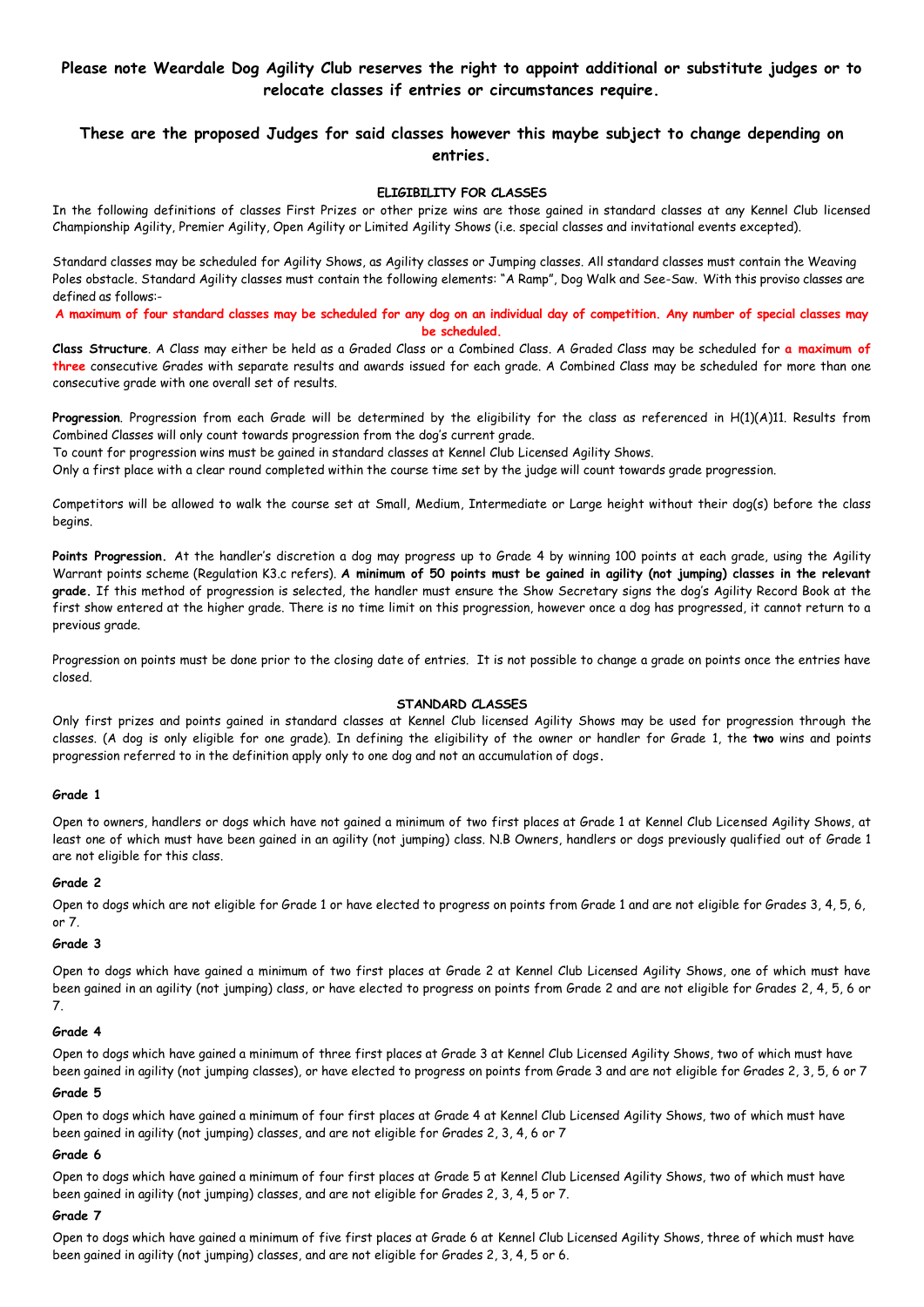#### **Championship Class (***Kennel Club Championship Agility Certificate)*

Open to dogs having qualified to compete in Grade 7 which have had **five** wins at Full Height in either Grade 6 or Grade 7, at least **three** of which must be gained in agility classes. To consist of 2 qualifying rounds of Standard Kennel Club Classes, 1 Agility Class and 1 Jumping Class, and a final round of Agility, to be held at the same Show.

#### **SPECIAL CLASSES**

Societies may schedule classes other than those defined above as "Special classes". The eligibility for "Special" classes must be defined by the Society and included in the schedule. The word "Special" must be included in the title of the class. Where special classes are classified for older and/or inexperienced dogs, the height of the hurdles, the A-ramp, and the dog walk, and the length of the long jump, may be reduced below the dimensions specified in these regulations, in which case such dimensions must be included in the class definition in the show schedule.

Marking for special classes may deviate from marking for standard classes but must be specified in the schedule. Wins, places and clear rounds in special classes will not count towards agility warrant points or grade progression at Kennel Club shows.

#### **SPECIAL CLASSES**

#### **Anysize**

These are special classes. Jumps will be set at 400mm 300mm and 200mm (Chose your height however jumps will not be raised and lowered) The jumping classes will include only jumps and tunnels.

The Agility classes will have a standard height A frame and dog walk. There will be no see-saw, long jump, tyre or weaves.

A dog entered in these classes will not be allowed to enter in any other classes at this show.

#### **Special Junior Classes Agility/Jumping**

For handlers under 18 years on the first day of the show. All equipment will be at the standard height. Standard marking will apply. There will be separate awards classes for handlers under 12 years and for handlers 12 years and over. Awards will be combined over all sizes in each age group.

#### **RULES AND REGULATIONS**

- 1. Dogs entered at Kennel Club licensed Agility Shows must be registered at the Kennel Club in accordance with Kennel Club Regulations for Classification and Registration B, or else registration or transfer of registration must have been applied for. The registration number/Authority to compete number will be required for each entry.
- 2. All dogs registered and resident outside the UK must be issued with a Kennel Club Authority to compete (ATC) number before entry to the show/event can be made. All overseas entries without a Kennel Club Registration number or an Authority to Compete number will be returned to the exhibitor/competitor.
- 3. Entry fees £4.50 per dog per class. Championship Class £15.00 per dog. Camping is available at £10.00 per unit per night. Trade Stall are available by prior arrangement at £50 per unit plus £10 per night camping fees.
- 4. There is no prize money on offer at this show. The Kennel Club are sponsoring rosettes for the following classes: THE KENNEL CLUB LARGE DOG AGILITY STAKES Rosettes 1st to 6th place. THE KENNEL CLUB INTERMEDIATE DOG AGILITY STAKES Rosettes 1st to 6th place. THE KENNEL CLUB LARGE DOG ABC AGILITY STAKES Rosettes 1st to 6th place. THE KENNEL CLUB MEDIUM DOG AGILITY STAKES Rosettes 1st to 6th place.
- 5. Entries may be made on line at ASO www.agilityshows.online
- 6. The Committee reserves to itself the right to refuse entries.
- 7. Only dogs of 18 calendar months of age and over on the day of competition are eligible for competition at Kennel Club licensed Agility Shows.
- 8. A dog must not compete in the same class more than once, including special classes.
- 9. Not for Competition entries will be accepted for dogs aged four calendar months and over. Dogs must be Kennel Club registered with their details recorded on the entry form.
- 10. No bitch in season is allowed to compete.
- 11. The mating of bitches within the precincts of the competition is forbidden.
- 12. No person shall carry out punitive correction or harsh handling of a dog at any time within the boundaries of the Show.
- 13. Dogs must not wear any type of slip, half-slip collar or lead when under test. A single flat, close fitting, leather or webbing collar is permitted, providing the only attachment is a plain identification panel as an integral part of the collar i.e. not attached by a ring.
- 14. Should a judge be unable to fulfil the appointment to judge the Committee reserves the right to appoint another judge.
- 15. No competitor shall impugn the decision of the judge or judges.
- 16. The following classes have been sponsored:-
- The Kennel Club: Classes 6, 11, 17 & 26. (Rosettes from  $1^{st}$  to  $6^{th}$ )
- 17. Detailed rules for all Kennel Club qualifiers can be found on *Annex A.*
- 18. Kennel Club Standard Marking Regulations apply for all standard classes.
- 19. **Anysize Classes**: Hurdles will be set at 400mm, 300mm and 200mm (Chose your height however jumps will not be lowered and raised). The A frame and Dog Walk will be at standard height. The weaves, long jump see saw or tyre will NOT be used.
- **Junior Classes:** Must be under 18 on the first day of the show**.** Standard equipment will be used. Separate awards for U12 and O12. 20. The Height limit for dogs.
	- a. Large Dog Classes For dogs measuring over 500mm at the withers.
	- b. Intermediate Dog classes For dogs measuring over 430mm and measuring 500mm or under at the withers.
	- c. Medium Dog classes For dogs measuring over 350mm and measuring 430mm or under at the withers.
	- d. Small Dog classes For dogs measuring 350mm or under at the withers.
- 21. Judges at an Agility Show may not enter for competition a dog which is recorded in their ownership or part ownership; or handle a dog at the Show at which they are judging. Dogs may be disqualified if proved to have been handled in the class by the scheduled judge's spouse or immediate family, or resident at the same address as the scheduled judge.

#### 22. Removal of dogs from competition:

Following discussion between the show management and/or a veterinary surgeon a dog shall be prevented from competing and/or removed from the show if it is:-

1. A bitch, which is in season.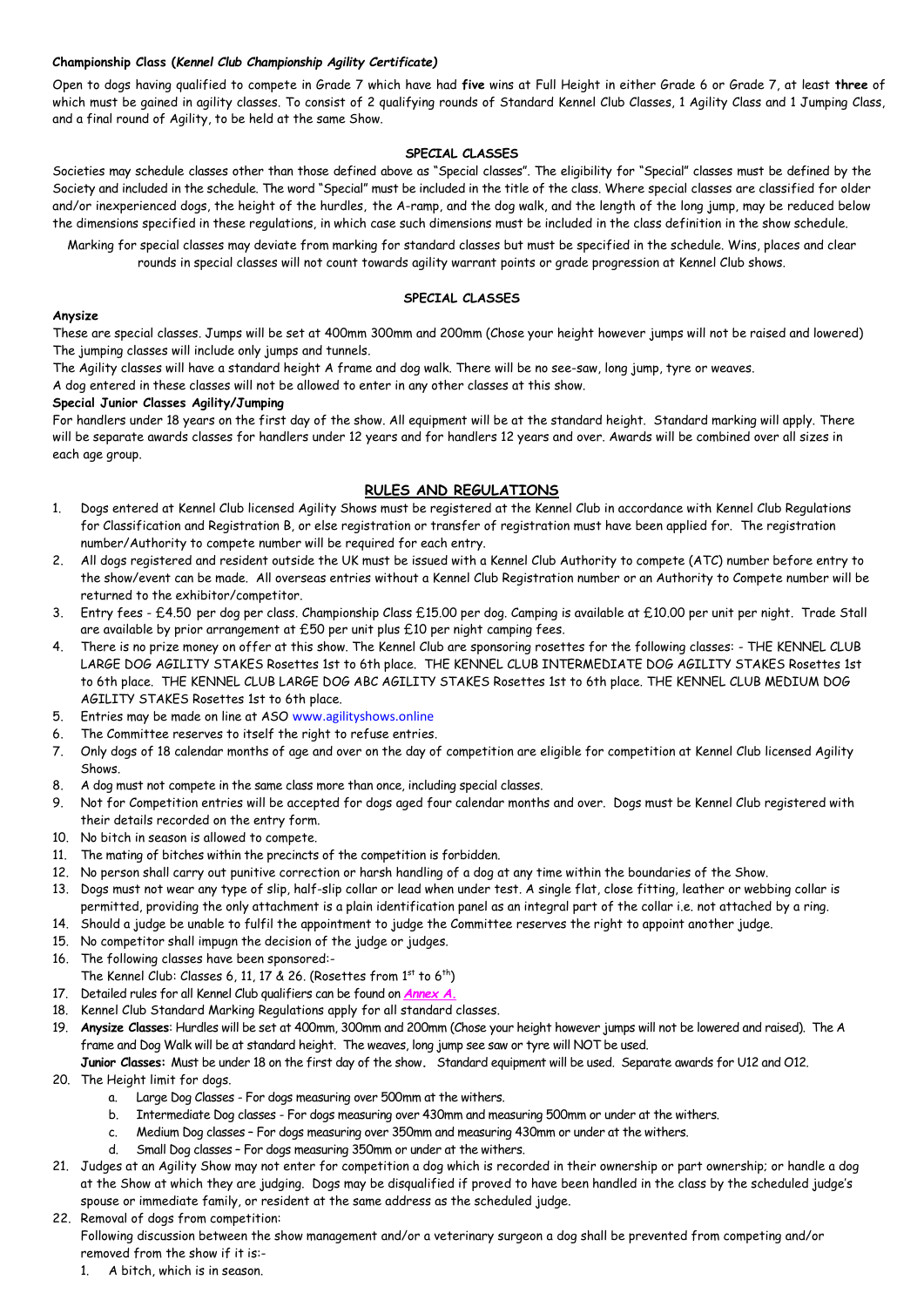- 2. Suffering from any infectious diseases or contagious disease.
- 3. Interfering with the safety or chance of winning of an opponent.
- 4. Of such temperament or is so much out of control as to be a danger to the safety of any person or other animal.
- 5. Likely to cause suffering to the dog if it continues competing.
- The circumstances of such removal shall be recorded in the competition/show Incident Book and submitted to the Kennel Club.
- 23. Dog Agility is a competitive and physically strenuous activity. It is the responsibility of the owner/handler to ensure their dog is 'fit for function' and that they themselves are fit to take part. By signing the entry form you confirm that to the best of your knowledge your dog is fit and able to take part in Agility classes on the day of the show.
- 24. In estimating the number of awards won, all wins up to and including 25 days before the competition shall be counted when entering for any class. (Any wins before 21<sup>st</sup> June 2022) For these purposes a competition shall be defined as all classes covered within the same schedule. In event that a dog becomes eligible for the next grade at a particular show, after the entry for that show has been sent, it is the competitor's responsibility to notify the show secretary and processor at least 14 days before the date of the show. The dog will then be moved into the appropriate class(es) for the next grade. The dog must be moved into the corresponding number of classes as were entered at the lower grade. If there are fewer or no classes available for the next grade the competitor should be offered a refund of the relevant entry fees.
- 25. Should circumstances so dictate the Society, in consultation with the Judges may alter arrangements as necessary. Such changes and the circumstances surrounding them must be reported to the Kennel Club.
- 26. **With the increasing frequency of show/trial cancellations due to inclement weather, Weardale Dog Training club have the following cancellation policy.** In the event that the show is cancelled due to unforeseen circumstances, the society will refund fees, less reasonably incurred expense. If the show processor has the provisions to do so, competitors will be refunded in the manner in which they entered the show, but in any event the society will refund fees within 3 months of the show date to all those who had entered and requested a refund within 1 month of the show date. (By 16<sup>th</sup> August 2022)
- 27. Except for mobility aids, nothing shall be carried in the hand while the dog is under test and food shall not be given to a dog whilst in the ring. **Competitors are prohibited from wearing bags or leads whilst under test.**
- 28. Should a judge deem a re-run is required, any result and/or faults gained in the previous run must be discounted.
- 29. Separate entry forms must be completed by each owner and must be signed by the owner or his authorised agent in accordance with the provisions specified thereon. Entry forms must be accompanied with the appropriate fees.
- 30. Free Passes N/A
- 31. Competition of Dogs Suffering from Contagious or Infectious Disease No dogs suffering from infectious or contagious disease or having been exposed to such disease during the period of 21 days prior to the Competition may compete. Competitors infringing the Regulations will be liable to be fined and/or dealt with under Kennel Club Rule A11.
- 32. It is the competitor's responsibility to be available for their class and running order. Competitors must run as close to their running order as possible. Failure to do so may be reported to the Kennel Club. In championship classes competitors must run in exact running order specified in the regulations.

#### 33. **Animals in Events**

No animal other than one officially entered shall be brought into the precincts of the event during its continuance, except any dogs registered to assist the disabled, or dogs required for educational or instructional purposes or by permission of the board. However, at the discretion of the show society, a dog brought to the show by a spectator may be admitted into the precincts of the dog show, with the proviso that those in charge of the dog sign a declaration confirming the dog is free from disease and that the dog will be kept under proper control at all times.

- 34. A pay on the day class will be held if time permits.
- 35. A practice ring may be available to dogs entered for competition at the show, if space allows. This ring must be supervised by a responsible adult with agility knowledge.

#### 36. **Welfare of Dogs**

An exhibitor (or competitor) whose dog is entered at a Kennel Club licensed event should take all reasonable steps to ensure the needs of their dog(s) are met, and should not knowingly put their dogs health and welfare at risk by any action, default, omission or otherwise. A breach of this regulation may be referred to the board for disciplinary action under Kennel Club Rules and Regulations. **The use of pinch collars, electronic shock collars, or prong collars, is not permitted at any Agility show licensed by the Kennel Club. This shall apply at the venue and within the precincts of the show.**

- 37. If you enter the show by paper entry form and choose to download your ring cards you are agreeing for the information on them to be publicly viewable online.
- 38. The show organisers or their authorised agents may make results from this show publicly available and share results with third parties for the same purpose.

### **Children under the age of 11 are the responsibility of and must be accompanied at all times by a parent or guardian including when competing.**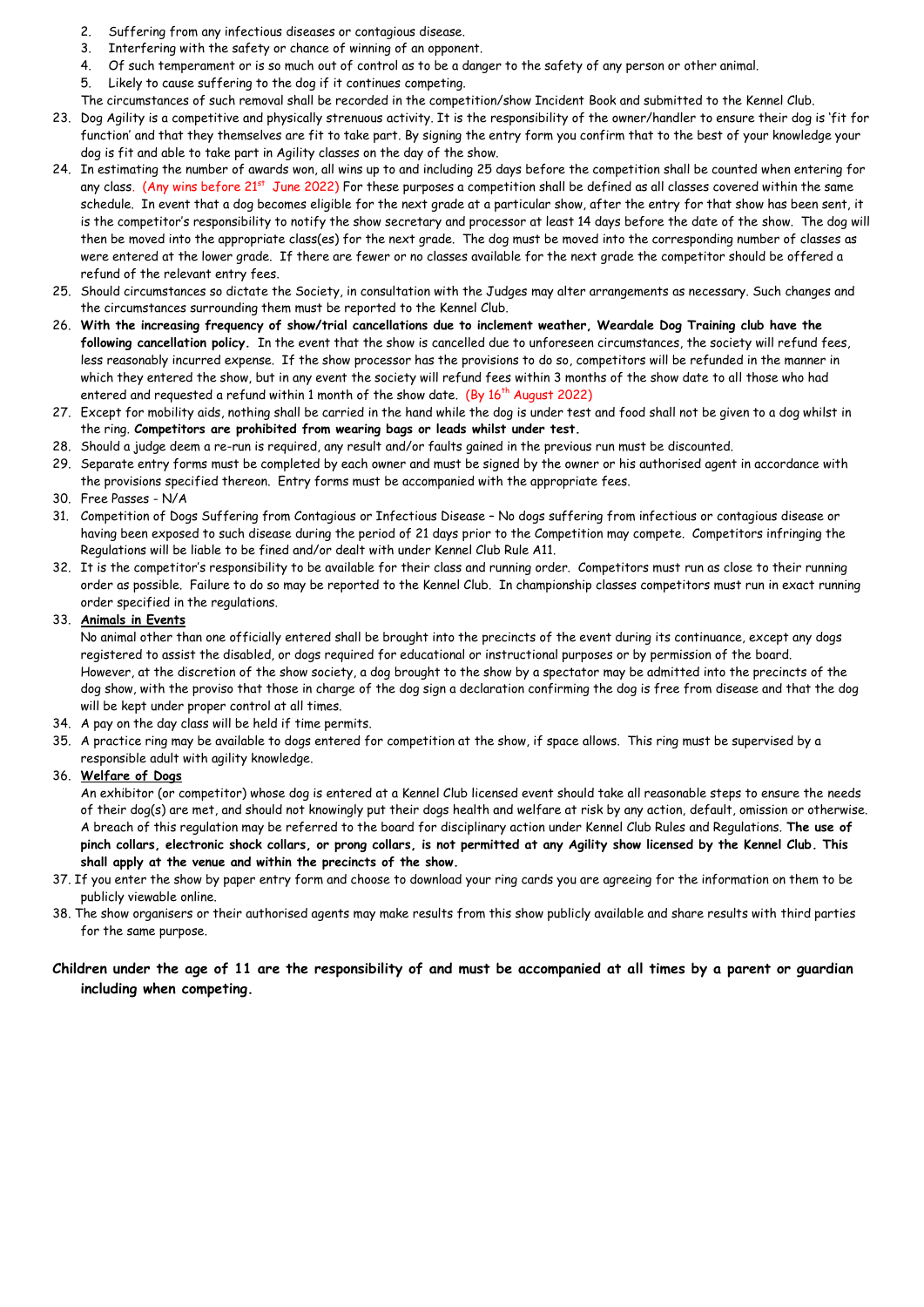#### **\*\*\*\*\*IMPORTANT NOTICES\*\*\*\*\***

#### **Welfare of Dogs**

An exhibitor (or competitor) whose dog is entered at a Kennel Club licensed event should take all reasonable steps to ensure the needs of their dog(s) are met, and should not knowingly put their dogs health and welfare at risk by any action, default, omission or otherwise. A breach of this regulation may be referred to the General Committee for disciplinary action under Kennel Club Rules and Regulations. All dogs will be entered in the Show at their owners' risk and whilst every care will be taken the Committee will not accept responsibility for loss, damage or injury, however caused, to dogs, persons or property whilst at the Show. The owner, competitor, handler or other person in charge of a dog at this show must at all times ensure that the dog is kept under proper control. The owner, competitor, handler or other person in charge of a dog at this show must at all times clean up after their dogs and place in receptacles provided. Failure to do so will result in said person(s) being asked to leave the showground.

#### **Dogs in Hot Cars**

.

Your dog is vulnerable and AT RISK if left in a vehicle in high temperatures and even on days considered as slightly warm. Please take care of your dog.

If your dog is found to be at risk forcible entry to your vehicle may be necessary without liability for damage caused.



**Cancellation Policy due to Inclement Weather**

**The British weather has been kinder to dog lovers this year with fewer shows needing to be cancelled or postponed due to inclement weather. No event may be postponed should the original event not be able to be held due to unforeseen circumstances; the event must be cancelled. If the society wishes to reschedule the show/trial this may be done by applying for a new licence, issuing a new schedule etc, and entries from the original date may not be carried forward.** 

It is hoped that this will safeguard competitors as they will not be in a position of losing entry fees if a show/trial was to be postponed to a date on which they were unable to attend.

With the increasing frequency of show cancellations due to inclement weather, Weardale Dog Training club have the following cancellation policy.

- 1. In the event that the show is cancelled due to unforeseen circumstances, the society will refund fees, less reasonably incurred expenses. If the show processor has the provisions to do so, competitors will be refunded in the manner in which they entered the show, but in any event the society will refund fees within 3 months of the show date to all those who had entered and requested a refund within 1 month of the show date. (By  $16<sup>th</sup>$  August 2022)
- 2. In calculating this all reasonable costs will be taken into account.

# **Day parking will be in a designated area within the camping field. Please park where you are directed to.**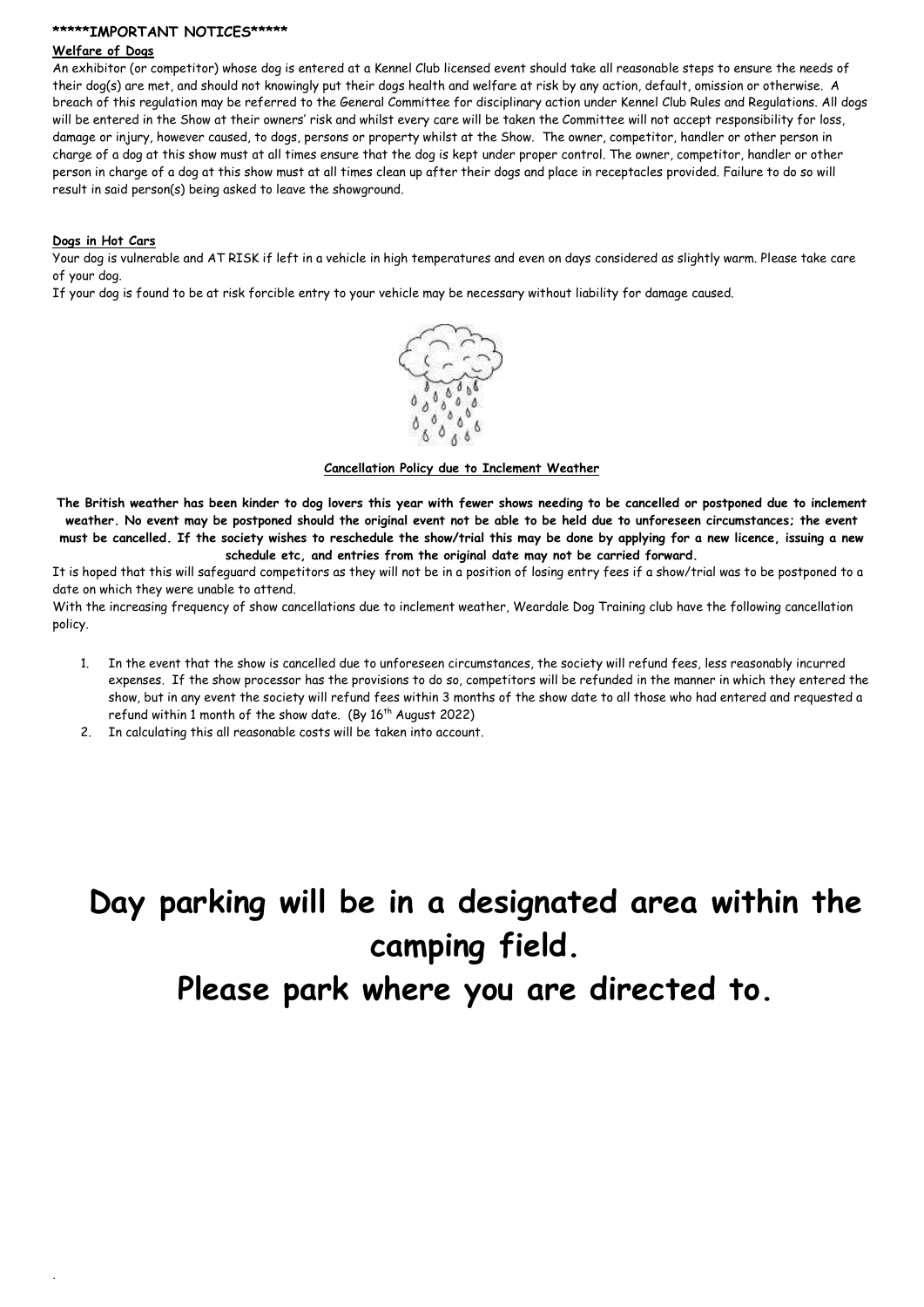

# **THE KENNEL CLUB AGILITY STAKES RULES 2022 Held at The London International Horse Show**

All events must be judged under the appropriate Kennel Club regulations H & H(1) in force at the time of the event. Competitors entering any competition will be deemed to have agreed to abide by these rules. All heats must take place at Kennel Club licensed shows and the class name in the schedule should replicate exactly the name of the competition as stated in these rules.

All Kennel Club supported competitions must be judged using standard marking.

If the entry for the heat exceeds 360 the class must be split into two equal parts. If the entry exceeds 540 the class must be split into three equal parts. No part, if split, may be less than 150 dogs. Rosettes and awards remain unchanged if the heat is split and will be given for each part.

Dogs entered in any heats must be eligible for the competition entered and judges retain the right to check the height of any dog or ask to see the height stated in The Kennel Club record book.

The handler that qualifies a dog for the quarter-final / semi-final / final will be the handler that competes, handler substitutions are not allowed.

Dogs cannot compete in more than one competition at The Kennel Club Agility Stakes finals. If a dog qualifies for more than one quarter-final or semi-final the first successful qualification will take precedence and the dog will be withdrawn from any further quarter/semi-finals and replaced by a reserve.

Once a dog has qualified for The Kennel Club Agility Stakes final, or as a reserve the handler is deemed to have accepted an offer to compete at The Kennel Club Agility Stakes final, it invalidates any reserve places in any other competition. If the first invitation to compete is declined it invalidates any reserve places in any other competition.

All winners of The Kennel Club Agility Stakes grand finals will be invited to compete in the following years quarter-final or semi-final without qualifying through the usual procedure via heats.

(These rules would be amended if any changes are made to Kennel Club Agility Regulations during the course of the competition year)

# **THE KENNEL CLUB LARGE DOG AGILITY STAKES**

This competition will be classified as combined Grades 5-7 and judged under the Kennel Club Regulations for standard classes.

Competitors may enter more than one dog in a heat. Competitors may qualify more than one dog for the quarterfinals. However, only the competitor's highest placed dog at the quarter-finals will qualify for the semi-final. Once a dog has qualified for the quarter-final, further heats may be entered for competition although any

placings in these further heats will not affect the dog's eligibility for the quarter-finals/semi-finals. The first five previously unqualified placed dogs from each heat will go forward to the quarter-finals. If the heat is split then three dogs will be taken from each part. The first 20 dogs from this quarter-final will qualify for the semi-final held at The London International Horse Show.

The 20 dogs who qualify for The Kennel Club large dog Agility Stakes will compete in the semi-final held at The London International Horse Show. The top ten highest-placed dogs in the semi-final will qualify for the evening grand final held at The London International Horse Show (subject to the above).

Those dogs eligible to compete in competition for large dogs are those measuring over 500mm at the withers.

# **THE KENNEL CLUB INTERMEDIATE DOG AGILITY STAKES**

This competition will be classified as combined grades 5-7 and judged under The Kennel Club's regulations for standard classes.

Competitors may enter more than one dog in a heat. Competitors may qualify more than one dog for the quarterfinals. However, only the competitor's highest placed dog at the quarter-finals will qualify for the semi-final. Once a dog has qualified for the quarter-final, further heats may be entered for competition although any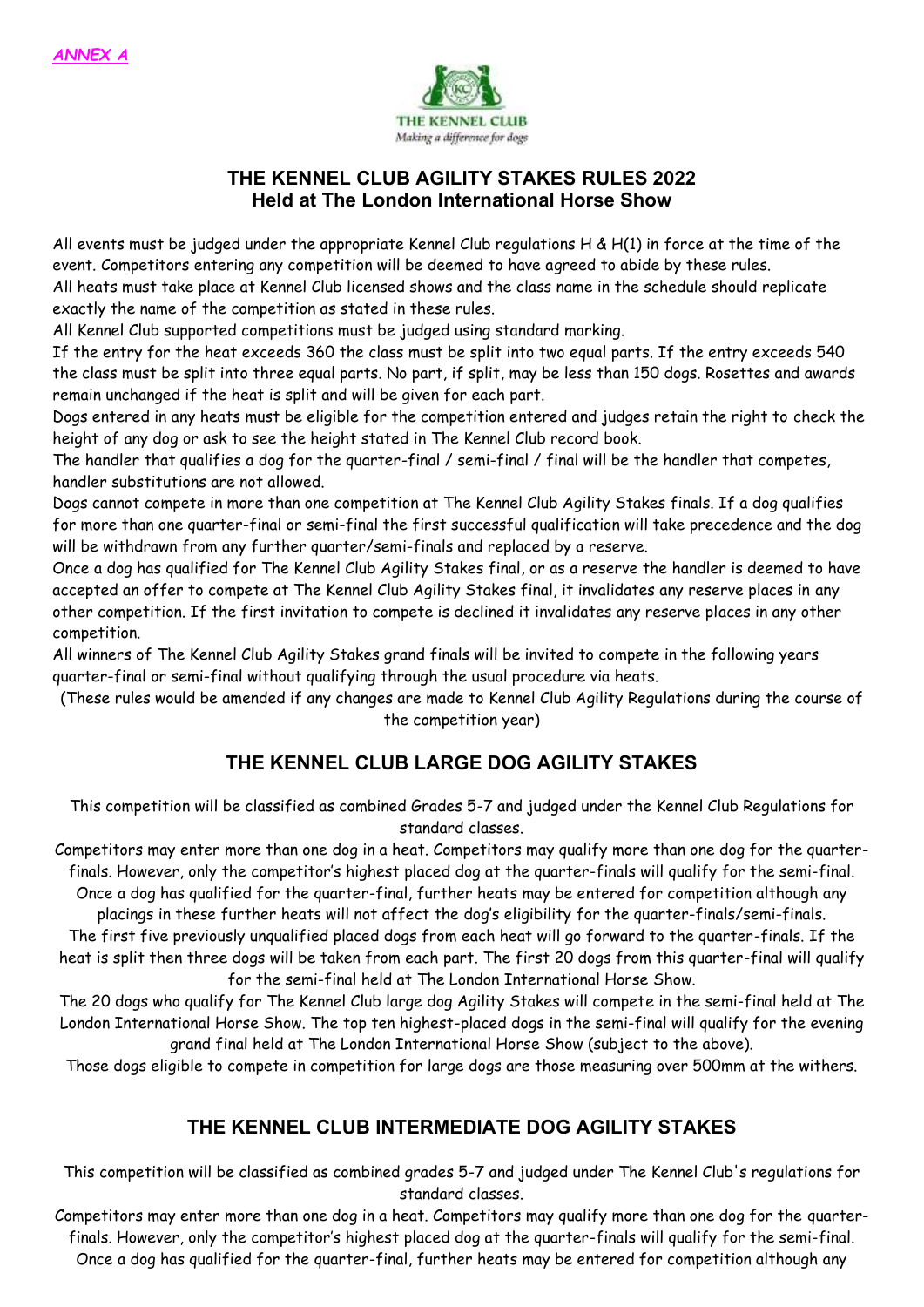placings in these further heats will not affect the dog's eligibility for the quarter-final/semi-final. The first five previously unqualified placed dogs from each heat will go forward to the quarter-finals. If the heat is split then three dogs will be taken from each part. The first 20 dogs from this quarter-final will qualify for the semi-Final held at The London International Horse Show.

The 20 dogs who qualify for The Kennel Club Intermediate Dog Agility Stakes will compete in a semi-final held at The London International Horse Show The top ten highest placed dogs in the semi-final will qualify for the evening grand final held at The London International Horse Show (subject to the above).

Those dogs eligible to compete in intermediate dog agility competitions are those measuring over 430mm and measuring 500mm or under at the withers.

# **THE KENNEL CLUB LARGE DOG ABC AGILITY STAKES**

This competition will be classified as combined grades 5-7 and judged under the Kennel Club regulations for standard classes.

This competition is a special agility competition open to all dogs excluding Border Collies, Working Sheepdogs, and any of their crosses. Any concerns should be recorded in the incident book and reported to The Kennel Club. Those dogs eligible to compete in competition for large dogs are those measuring over 500mm at the withers. Competitors may enter more than one dog in a heat. Competitors may qualify more than one dog for the semifinal, however only the competitor's highest placed dog at the semi-Final will qualify for the grand final. Once a dog has qualified for the semi-final/final, further heats may be entered for competition although any placings in these further heats will not affect the dog's eligibility for the semi-final/final.

The first three previously unqualified placed dogs from each heat will go forward to the semi-final. The first ten dogs from this semi-final will qualify for the final held at The London International Horse Show (subject to the above).

A maximum of two representatives of any one breed may be invited to the final from the semi-final. This decision will be at the organiser's discretion.

# **THE KENNEL CLUB MEDIUM DOG AGILITY STAKES**

This competition will be classified as medium dog combined grades 5-7 and judged under The Kennel Club regulations for standard classes.

Competitors may enter more than one dog in a heat. Competitors may qualify more than one dog for the semifinal, however, only the competitor's highest placed dog at the semi-final will qualify for The Kennel Club Agility Stakes grand final. Once a dog has qualified for the semi-final/final, further heats may be entered for competition although any placings in these further heats will not affect the dog's eligibility for the semi-

final/final.

The first three previously unqualified placed dogs from each heat will go forward to the semi-final. The first ten dogs from this semi-final will qualify for the final held at The London International Horse Show (subject to the above).

Those dogs eligible to compete in medium dog competition are those measuring over 350mm and those measuring 430mm or under at the withers.

**The quarter and semi-finals will be held at Vale View on Saturday 10 September 2022.** 

Main judge - Hannah Wade

Assistant judge - John McEwan

Please note all dogs and handlers will be charged a fee to enter the quarter and semi-finals.

# **The Kennel Club Agility Stakes final**

The Kennel Club Agility Stakes final will take place at ExCel, London from 15-19 December 2022.

Main Judge: David Isbister Assistant Judge: Dave Deaville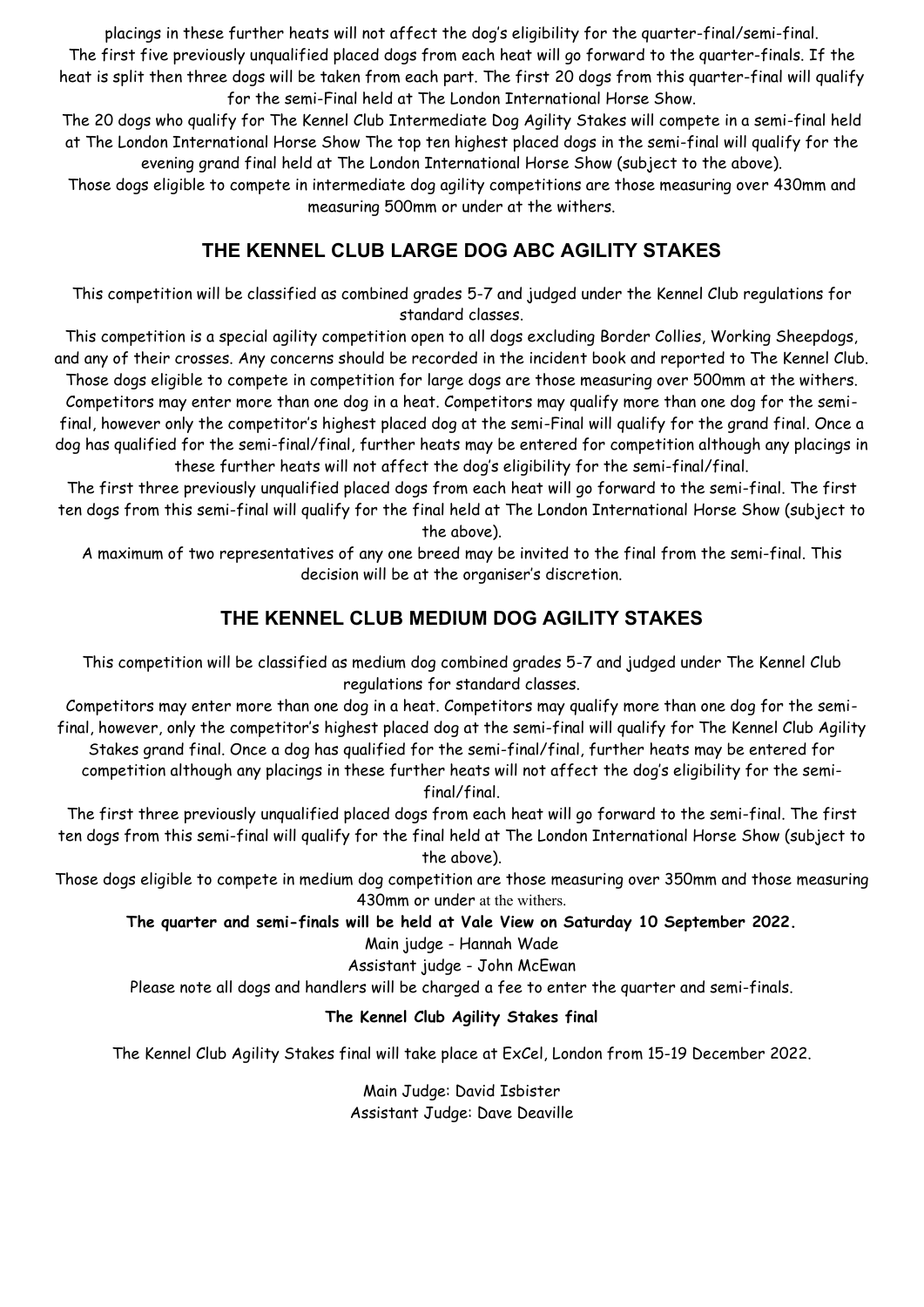# The Margaret Bill Memorial Trophy

Margaret gave very generously of her time to Weardale DAC and before that Otley DTS, being club secretary of both clubs, taking training and being heavily involved in the organisation of the club shows.

She started doing agility 1996, initially competing with her Welsh Springers, then getting her collies Jess, Zoe, Ghillie and Skye. Zoe took Margaret to the Olympia Senior Semi-finals - an achievement of which she was rightly very proud, especially as she was in her 70s. She battled long and hard against her failing health, but when Margaret's illness meant she was no longer able to compete in agility, she still came to Club and went to shows, enjoying watching her fellow club members train and compete.

Margaret is still greatly missed by Weardale DAC and by the very many friends she made in the agility world.

This will be presented at approximately noon on Sunday  $17<sup>th</sup>$  July 2022 to the top grade 3 dog from classes 13 and 15 combined from that day.

Points will be awarded as follows for clear rounds only

| Place            | Agility | <b>Jumping</b>          |
|------------------|---------|-------------------------|
| $1^{st}$         | 40      | 20                      |
| 2 <sup>nd</sup>  | 39      | 19                      |
| 3 <sup>rd</sup>  | 38      | 18                      |
| $4^{th}$         | 37      | $17\,$                  |
| 5 <sup>th</sup>  | 36      | 16                      |
| 6 <sup>th</sup>  | 35      | 15                      |
| 7 <sup>th</sup>  | 34      | 14                      |
| $8^{th}$         | 33      | 13                      |
| 9 <sup>th</sup>  | 32      | 12                      |
| $10^{th}$        | 31      | 11                      |
| $11^{th}$        | 30      | 10                      |
| $12^{th}$        | 29      | 9                       |
| 13 <sup>th</sup> | 28      | 8                       |
| $14^{th}$        | 27      | 7                       |
| 15 <sup>th</sup> | 26      | 6                       |
| $16^{th}$        | 25      | 5                       |
| 17 <sup>th</sup> | 24      | 4                       |
| $18^{th}$        | 23      | 3                       |
| 19 <sup>th</sup> | 22      | $\overline{\mathsf{c}}$ |
| 20 <sup>th</sup> | 21      | $\mathbf{1}$            |

Points System

# **General Information**

## **CAMPING**

Camping is available from Friday night to the following Tuesday night at £10 per night.

- Arrival from 2pm Friday.
- Campers to be off site by 10.30 Wednesday morning
- All campers to provide their own fire fighting equipment.
- Pitches will be pre allocated and camping passes sent out with Running Orders.
- Day parking will be in a designated area on the hard standing and within the camping field. Please park where you are directed to.
- Camping will not be accepted without completing the camping information/form.

### **REFRESHMENTS** –

Hot/cold sandwiches will be served from 7.30am onwards. A selection of hot meals will be available at lunchtime.

Trade Stalls are invited by prior arrangement. Cost of stall £50 plus Camping will be £10 per night payable upon entering the show and to be included on the entry form. Please contact the Show Secretary to arrange this.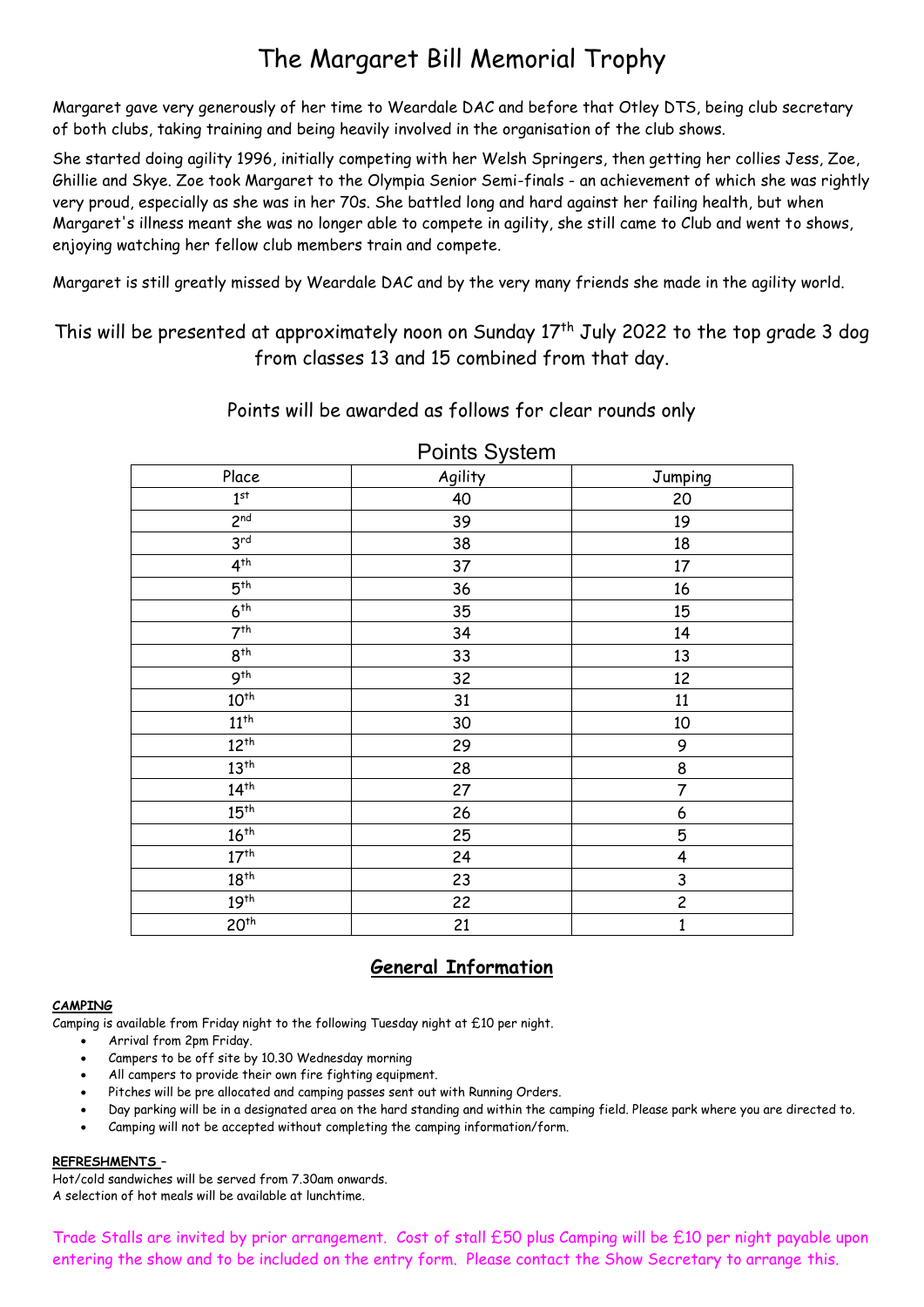## **TROPHIES & ROSETTES**

Awards are as follows: -

- $CHAMPIONSHIP CLASSES$  Qualifying rounds: Trophy to  $1<sup>st</sup>$  place, Rosettes to 10% of entry.
	- Final: Trophies: 1<sup>st</sup> and 2<sup>nd</sup>.

- GRADED CLASSES -Trophies: to a minimum of 1<sup>st</sup> place depending on entries. Rosettes to 10% of entry.
- COMBINED CLASSES  $\qquad \qquad \text{--}$  -Trophies: to a minimum of  $1^\text{st}$  place depending on entries. Rosettes to 10% of entry.
	- Clear round Rosettes in Classes for Grades 1, 2.

## **DIRECTIONS TO THE VENUE**

(Nearest postcode for Satellite Navigation users - DL13 3JG)

From North on A1(M): Leave A1(M) at Junction 62. Follow A690 signposted Durham. Continue on A690 following signs for City Centre. Once over the bridge in Durham go straight on at combination traffic lights/roundabout following A690 signposted Crook. From Crook take A689 towards Wolsingham. The show field is on the left approx 1 mile before Wolsingham village.

- From North on A68: Follow A68 until you meet the junction with A689. Turn right onto A689 towards Wolsingham. The show field is on the left approx 1 mile before Wolsingham village.
- From South on A1(M): Leave A1(M) at Junction 58. Turn left onto A68. Follow A68 to A689 junction. Turn left on to A689 towards Wolsingham. The show field is on the left approx 1 mile before Wolsingham village.
- From West: Take A66 to Bowes & A67 to Barnard Castle. Through Barnard Castle take A688 to West Auckland. Turn left on to A68 & remain on A68 until meet junction with A689. Turn left on to A689 towards Wolsingham. The show field is on the left approx 1 mile before Wolsingham village.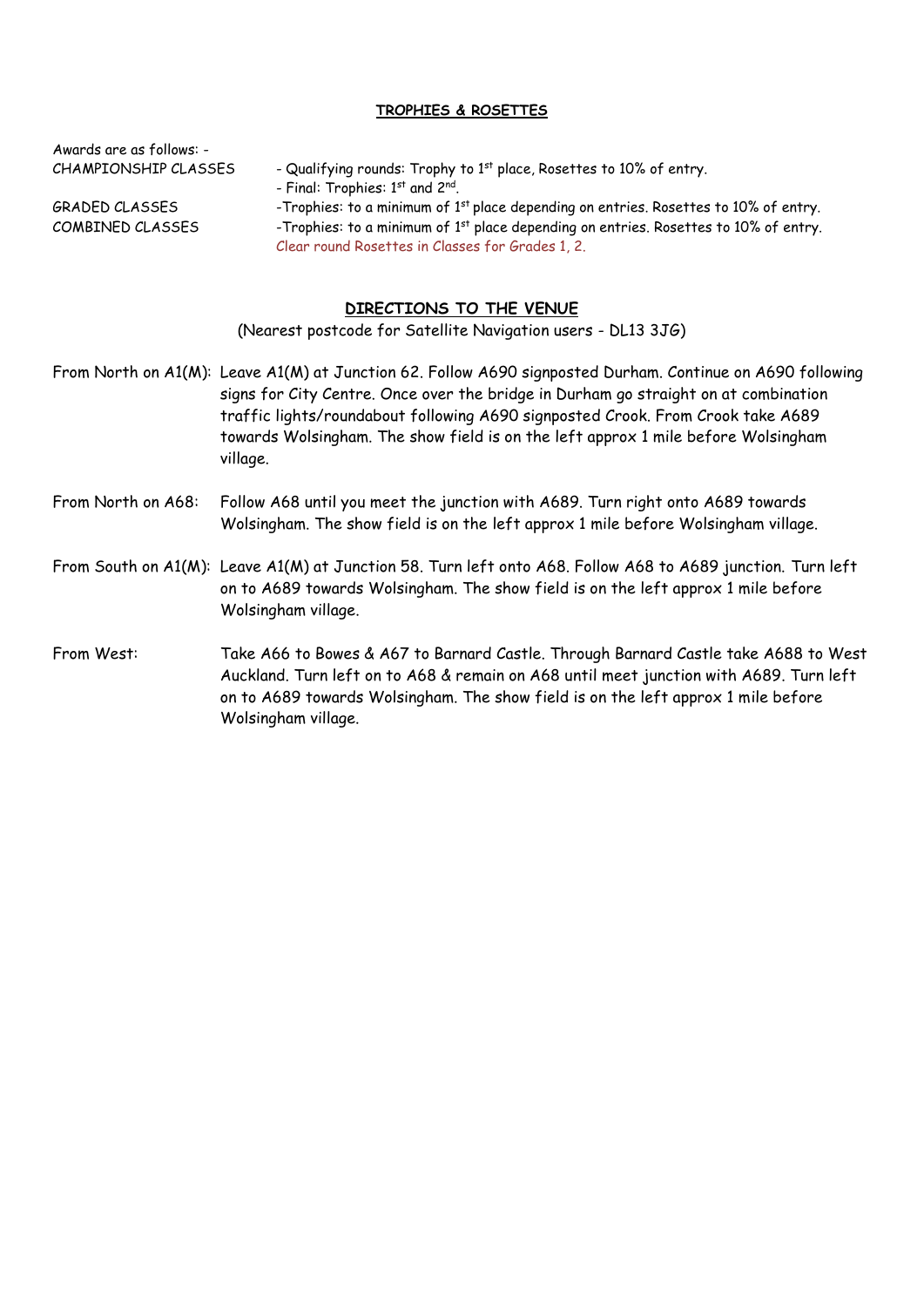### **WEARDALE DOG AGILITY CLUB ENTRY FORM – KC CHAMPIONSHIP AGILITY, PREMIER AND OPEN AGILITY SHOW**

### **KC CHAMPIONSHIP AGILITY CERTIFICATE FOR LARGE/INTERMEDIATE/MEDIUM/SMALL**

### **Wolsingham Agricultural Showground, County Durham – Saturday 16th Sunday 17th Monday 18th and Tuesday 19th July 2022**

*ENTRIES CLOSE – 6th June 2022 (Postmark)*

### **INSTRUCTIONS:**

This form must be used by one person only (or partnership). Writing MUST BE IN INK OR INDELIBLE PENCIL. Use one line only for each dog. The name of the dog and all details as recorded with the Kennel Club must be given on this entry form. If an error is made the dog may be disqualified by the Board of the Kennel Club. All dogs must be REGISTERED at The Kennel Club in the name of the owner. If the registration or transfer of ownership has not been confirmed it must be applied for before the closing date of entries. In case of dispute proof of postage of such applications may be required by The Kennel Club. Dogs under 18 months of age on the day of the competition cannot be entered for competition. On no account will entries be accepted without fees. If a dog is in the process of Registration or Transfer at the time the entry is made, add the letters NAF or TAF as appropriate after its name. Please put classes in numerical order and USE BLOCK CAPITALS throughout when completing this entry form.

PLEASE CHECK ALL DETAILS BEFORE POSTING. **NOTE: Children under the age of 11 are the responsibility of a Parent or Guardian and must be supervised at all times including when competing.** 

A dog must at the time of entry for the competition, be registered as required by Kennel Club Rules and Regulations in the competitors' name (or registration or transfer applied for)

| KC REGISTERED NAME OF DOG* | KC/ATC Reg<br>No./Stud book<br>$No.*$ | BREED* | Size | Officially<br>Measured D.O.B.*<br>$(\sqrt{2})^*$ | Sex<br>$D/B^*$ | GRADE | CLASSES ENTERED | <b>HANDLER</b> |
|----------------------------|---------------------------------------|--------|------|--------------------------------------------------|----------------|-------|-----------------|----------------|
|                            |                                       |        |      |                                                  |                |       |                 |                |
|                            |                                       |        |      |                                                  |                |       |                 |                |
|                            |                                       |        |      |                                                  |                |       |                 |                |
|                            |                                       |        |      |                                                  |                |       |                 |                |
|                            |                                       |        |      |                                                  |                |       |                 |                |
|                            |                                       |        |      |                                                  |                |       |                 |                |

### *(\* These details must be given in terms identical with registration of the dog at the Kennel Club)*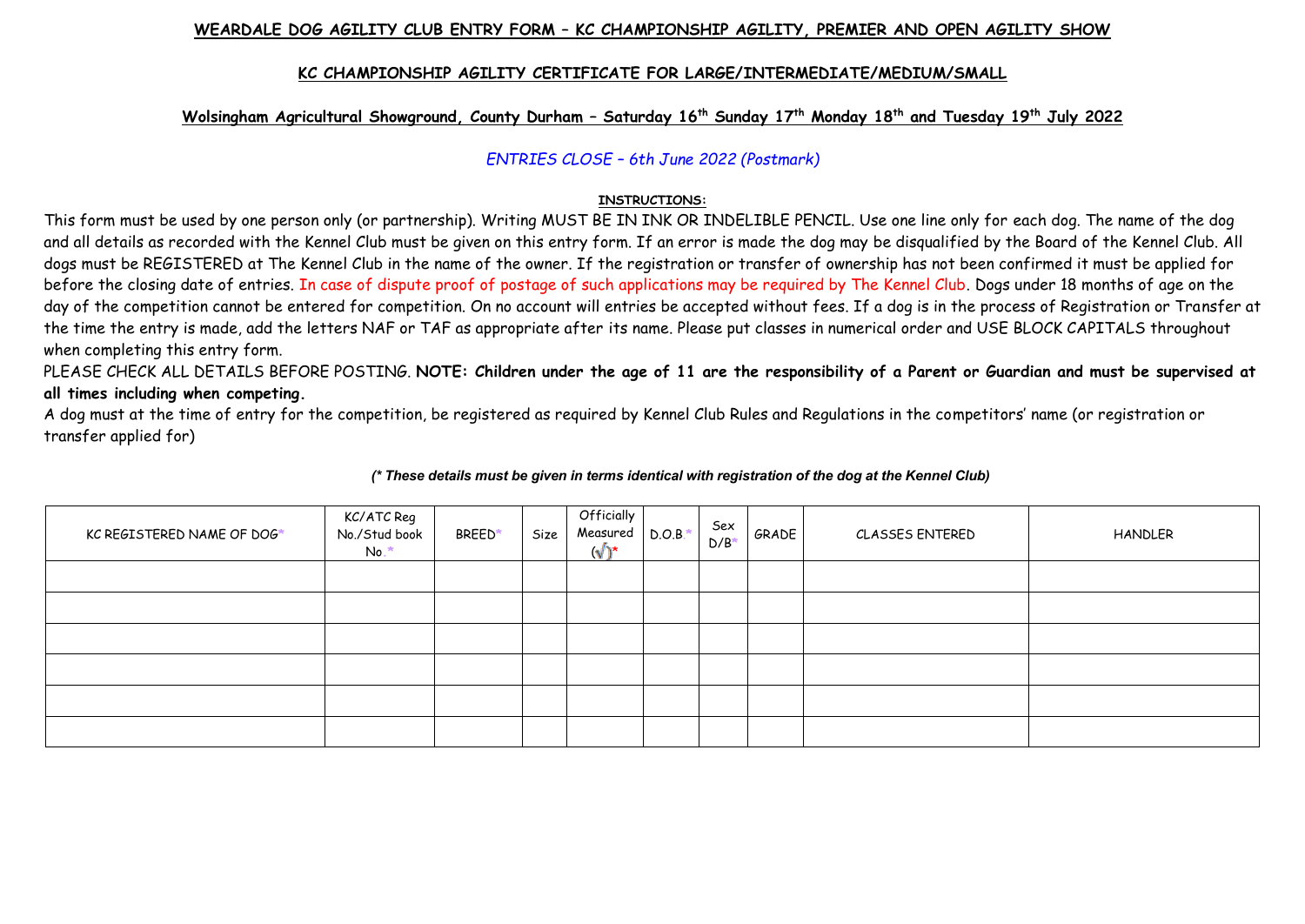|                                                                                                                                                                                                                                                                                                                          | <b>FEES:</b>               |                                                                              |      | Name of Owner(s):                                                                                                        | Name of Handler (if different to owner): |  |  |
|--------------------------------------------------------------------------------------------------------------------------------------------------------------------------------------------------------------------------------------------------------------------------------------------------------------------------|----------------------------|------------------------------------------------------------------------------|------|--------------------------------------------------------------------------------------------------------------------------|------------------------------------------|--|--|
| *These details must be given in terms identical with the<br>registration of the dog at the kennel club                                                                                                                                                                                                                   | Single Classes             | @ £4.50                                                                      |      |                                                                                                                          |                                          |  |  |
| * Intermediate, Medium and Small dogs must be measured in<br>accordance with Reg H1 B4                                                                                                                                                                                                                                   | Championship               | @ £15.00                                                                     |      | Address:                                                                                                                 | Address:                                 |  |  |
| Dogs in Cars on Hot Days<br>Your dog is vulnerable and AT RISK if left in a vehicle in high<br>temperatures and even on days considered as slightly warm. Please<br>take care of your dog.<br>If your dog is found to be at risk forcible entry to your vehicle may<br>be necessary without liability for damage caused. | *Trade Stall*              | @£50.00 plus<br>camping @£10<br>per night                                    |      |                                                                                                                          |                                          |  |  |
|                                                                                                                                                                                                                                                                                                                          | Camping                    | @ £10.00 per<br>night                                                        |      |                                                                                                                          |                                          |  |  |
|                                                                                                                                                                                                                                                                                                                          | Postage**                  | @ £2.00                                                                      | 2.00 |                                                                                                                          |                                          |  |  |
| Remember to include your camping form                                                                                                                                                                                                                                                                                    | tick the box               | OR if you want to download your<br>ring cards & not pay postage please       |      |                                                                                                                          |                                          |  |  |
|                                                                                                                                                                                                                                                                                                                          |                            | <b>TOTAL FEES:</b>                                                           |      |                                                                                                                          |                                          |  |  |
| Cheques payable to:-                                                                                                                                                                                                                                                                                                     |                            | If camping is Full please tick if you                                        |      | Postcode:                                                                                                                | Postcode:                                |  |  |
| Weardale Dog Agility Club<br>& sent to- Agility Shows Online,                                                                                                                                                                                                                                                            |                            | would like your whole entry                                                  |      | Tel:                                                                                                                     | Tel:                                     |  |  |
| Parkview, Brinklow Road,                                                                                                                                                                                                                                                                                                 | returning & enclose an SAE |                                                                              |      | E Mail:                                                                                                                  |                                          |  |  |
| Easenhall, Rugby,<br>Warks CV23 OJD                                                                                                                                                                                                                                                                                      |                            | All Running Orders will be posted to Handler if<br>you have paid for postage |      | PLEASE NOTE: Referred Cheques will be charged for.<br>Your name will appear in the Catalogue (Championship Classes only) |                                          |  |  |

DECLARATION: I/We agree to submit to and be bound by the Kennel Club Limited Rules & Regulations in their present form or as they may be amended from time to time in relation to all canine matters with which the Kennel Club is concerned and that this entry is made upon the basis that current single or joint registered owners of this dogs(s) have authorised/consented to this entry.

I/We also undertake to abide by the regulations of this Show and not to bring to the Show any dog, which has contracted or been knowingly exposed to any infections or contagious disease during the 21 days prior to the day of the Show, or which is suffering from a visible condition which adversely affects its health or welfare.

I/We further declare that, I believe to the best of my knowledge that dogs are not liable to disqualification under Kennel Club Agility Show Regulations.

| $-$<br>Signature(s) of<br>Owner(s) or | Date:          |  |
|---------------------------------------|----------------|--|
| Aaent<br>– Authorise                  | Email address: |  |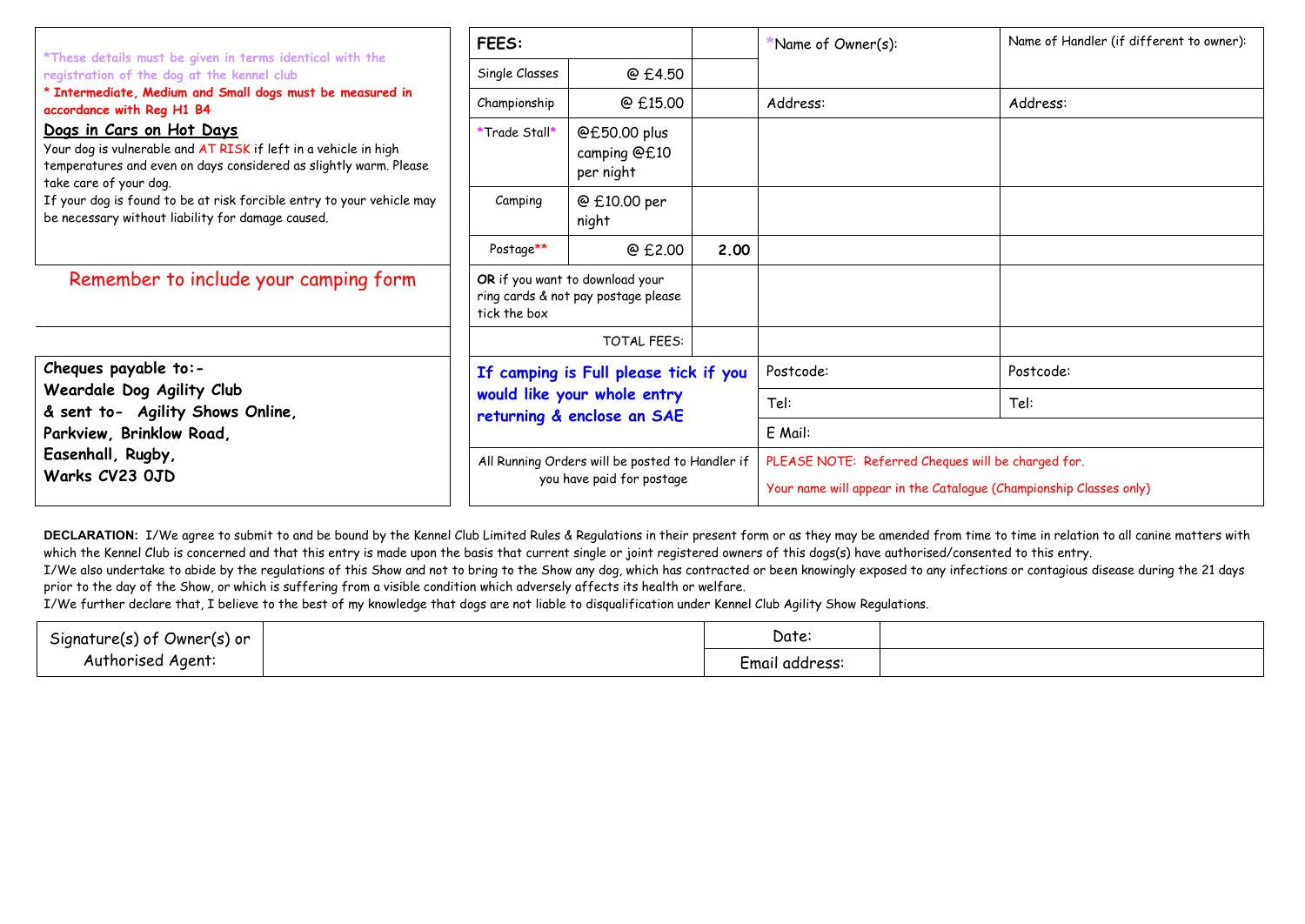# WEARDALE DOG AGILITY CLUB - Championship Show 17<sup>th</sup> July 2022 Wolsingham Agricultural Showground, Co Durham Championship Entry Form

Your name will appear in the Catalogue if you do not tick the appropriate box

(Championship Classes only)

(Please use separate forms for each dog entered)

\* The Kennel Club Authority to Compete (A.T.C) number for dogs registered outside the UK must be stated or the entry will be returned.

A dog must at the time of entry for the competition, be registered as required by Kennel Club Rules and Regulations in the competitors' name (or registration or transfer applied for).

| Class No            | KC Registered Name Of Dog                                                      | KC or * ATC Reg No. | <b>Breed</b> | D.O.B | D/B | Handler |  |  |  |  |
|---------------------|--------------------------------------------------------------------------------|---------------------|--------------|-------|-----|---------|--|--|--|--|
|                     |                                                                                |                     |              |       |     |         |  |  |  |  |
|                     | Please list the classes which make the dog eligible for the Championship Class |                     |              |       |     |         |  |  |  |  |
| Society/Show        |                                                                                | Date                |              | Class |     | Place   |  |  |  |  |
|                     |                                                                                |                     |              |       |     |         |  |  |  |  |
|                     |                                                                                |                     |              |       |     |         |  |  |  |  |
|                     |                                                                                |                     |              |       |     |         |  |  |  |  |
|                     |                                                                                |                     |              |       |     |         |  |  |  |  |
|                     |                                                                                |                     |              |       |     |         |  |  |  |  |
| <b>NECLADATTONI</b> |                                                                                |                     |              |       |     |         |  |  |  |  |

### **DECLARATION:**

I/We agree to submit to and be bound by the Kennel Club Limited Rules & Regulations in their present form or as they may be amended from time to time in relation to all canine matters with which the Kennel Club is concerne that this entry is made upon the basis that current single or joint registered owners of this dogs(s) have authorised/consented to this entry.

I/We also undertake to abide by the reaulations of this Show and not to bring to the Show any dog, which has contracted or been knowingly exposed to any infections or contagious disease during the 21 days prior to the day Show, or which is suffering from a visible condition which adversely affects its health or welfare.

I/We further declare that, I believe to the best of my knowledge that dogs are not liable to disqualification under Kennel Club Agility Show Regulations.

| Signature(s) of Owner(s) or authorised agent: | Owners Address: | Tick here if you do not wish our name to appear in<br>the catalogue | Handlers Name and Address (if different to<br>owner) |
|-----------------------------------------------|-----------------|---------------------------------------------------------------------|------------------------------------------------------|
| Owner's name:                                 |                 |                                                                     |                                                      |
| Date:                                         |                 |                                                                     |                                                      |
| Telephone No:                                 |                 |                                                                     |                                                      |

Large – Class 48 Intermediate – Class 59 Medium – Class 68 Small – Class 77 Entry Fees: £15.00 per dog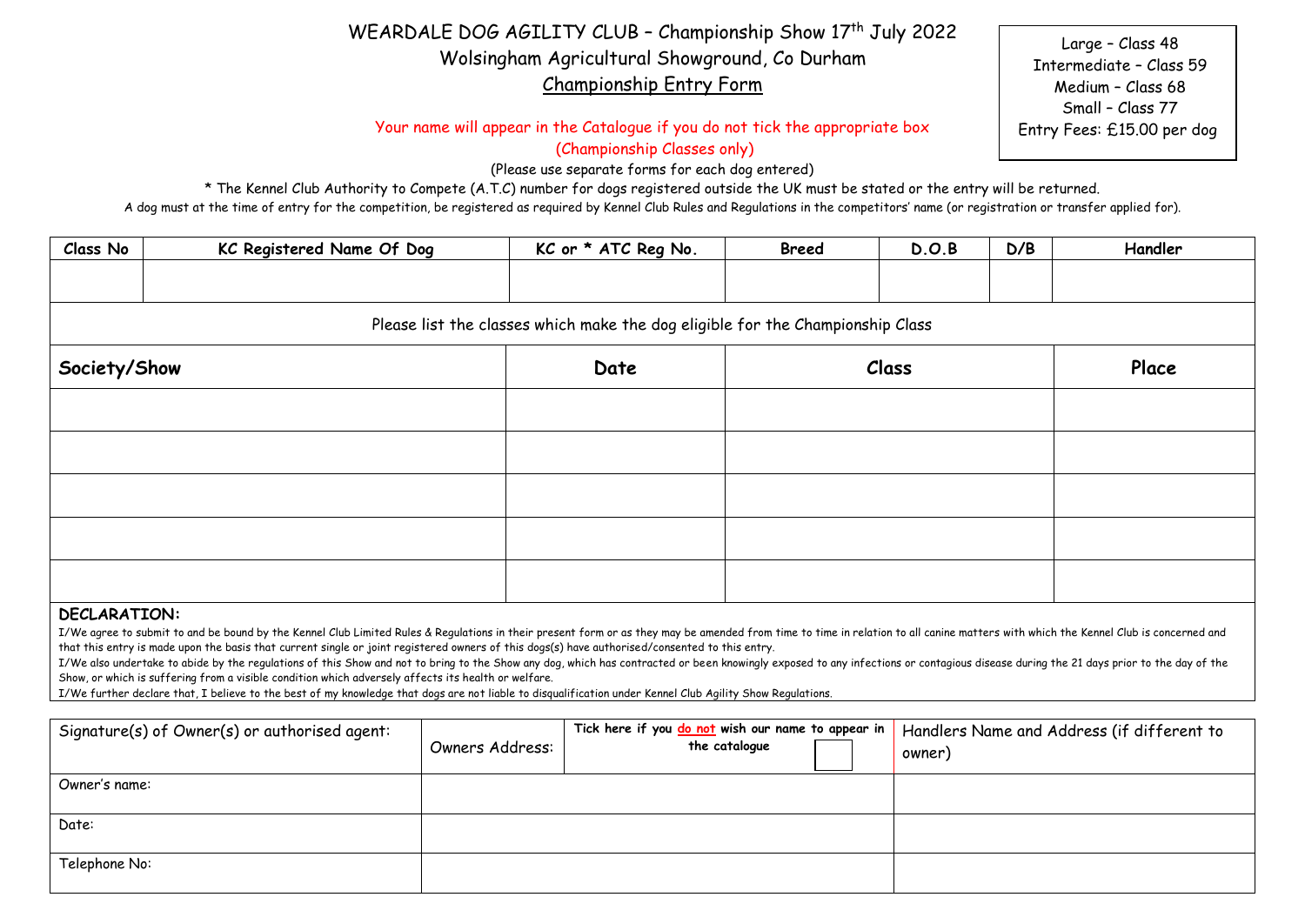# **We are a small club and would appreciate any help. INDIVIDUAL VOLUNTEERS**

Your help will be welcome. All helpers will be provided with lunch. Breakfast vouchers will be at the Ring Manager's discretion.

| <b>NAME</b> |                               |    |            |    |               |    |                       |                           | Please indicate what job you are willing to do:- |               | Please indicate if you are<br>able to help, please indicate |  |
|-------------|-------------------------------|----|------------|----|---------------|----|-----------------------|---------------------------|--------------------------------------------------|---------------|-------------------------------------------------------------|--|
|             | Sat $16^{th}$                 |    | Sun $17th$ |    | Mon $18^{th}$ |    | Tues 19th $\parallel$ | Any Judge/Ring Preference |                                                  |               | times that you are available                                |  |
| am          | pm                            | am | pm         | am | pm            | am | pm                    | Time Specific             | RING MANAGER                                     | <b>SCRIBE</b> |                                                             |  |
|             | No you run a dog?<br>Yes / No |    |            |    |               |    |                       |                           | POLE PICKER                                      | CALLER        |                                                             |  |

# **WE ARE OFFERING £80 TO ANY GROUP THAT CAN RUN A RING FOR US FOR A FULL DAY, INCLUDING RING MANAGER. AN EXTRA £20 WILL BE PAID IF YOUR RING PARTY DOES HAVE A NAMED SCRIMER.**

(Breakfast bun and lunch will be provided together with ample refreshments during the day)

If you can arrange such a group and name between **6 and 10** people who will be part of it, please fill in the details below.

| <b>GROUP NAME</b>             |  |                | NUMBER:-                     | CONTACT DETAILS FOR RING MANAGER TELPHONE | Any Judge/Ring Preference:- |  |
|-------------------------------|--|----------------|------------------------------|-------------------------------------------|-----------------------------|--|
| RING MANAGER                  |  |                | EMAIL (if checked regularly) |                                           |                             |  |
| Group members                 |  |                |                              | っ                                         | 3                           |  |
| PLEASE TICK DAY(S) WILLING TO |  | $\overline{4}$ |                              | 5                                         | 6                           |  |
| <b>HELP</b>                   |  |                |                              | 8                                         | 9                           |  |
| Sat 16 <sup>th</sup> July     |  |                |                              | <b>Additional Information:-</b>           |                             |  |
| Sun 17 <sup>th</sup> July     |  |                |                              |                                           |                             |  |
| Mon 18 <sup>th</sup> July     |  |                |                              |                                           |                             |  |
| Tues 19 <sup>th</sup> July    |  |                |                              |                                           |                             |  |